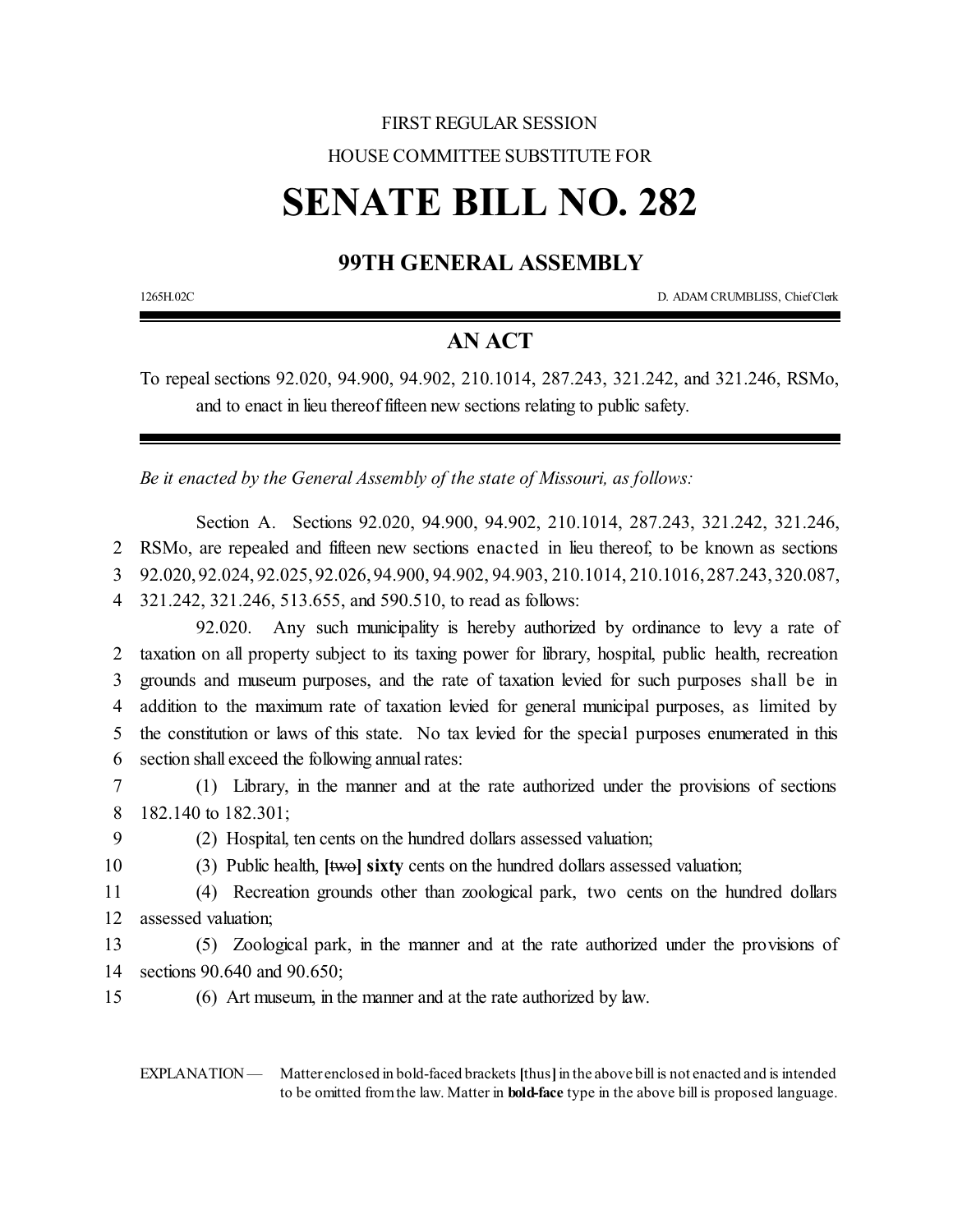**92.024. 1. The governing body of any city not within a county may, upon approval of a majority of the qualified voters of such city voting thereon, levy and collect a tax not to exceed sixty cents per one hundred dollars of assessed valuation upon all taxable property within the city for the purpose of providing public safety services. The tax so levied shall be collected along with other city taxes, in the manner provided by law. All funds collected for this purpose shall be deposited in a special fund for the provision of public safety services, and shall be used for no other purpose except those purposes authorized in sections 92.024 to 92.026. Deposits in the fund shall be expended only upon approval of the board of directors established in section 92.025 and only in accordance with the fund budget approved by the city governing body.**

 **2. The question of whether the tax authorized by this section shall be imposed shall be submitted in substantially the following form:**

- 
- 

 **OFFICIAL BALLOT Shall ............. (name of city) levy a tax of ......... cents per each one hundred**

**dollars assessed valuation for the purpose of providing public safety services?**

16 <del>□ YES</del> □ NO

**92.025. 1. Upon the approval of the tax authorized under section 92.024 by the voters of the city not within a county, the tax so approved shall be imposed upon all taxable property within the city and the proceeds therefrom shall be deposited in a special fund, to be known as the "Public Safety Services Fund", which is hereby established within the city treasury. No moneys in the public safety services fund shall be spent until the board of directors provided for in subsection 2 of this section has been appointed and has taken office.**

 **2. Upon approval of the tax authorized under section 92.024 by the voters of the city, the mayor of the city shall appoint a board of directors consisting of seven directors, who shall be selected from the city at large and shall, as nearly as practicable, represent the various groups to be served by the board. Each director shall be a resident of the city. Each director shall be appointed to serve for a term of four years and until his successor is duly appointed and qualified; except that, of the directors first appointed, one director shall be appointed for a term of one year, two directors shall be appointed for a term of two years, two directors shall be appointed for a term of three years, and two directors shall be appointed for a term of four years. Directors may be reappointed. All vacancies on the board of directors shall be filled for the remainder of the unexpired term by the mayor of the city. The directors shall not receive any compensation for their services, but may be reimbursed for all actual and necessary**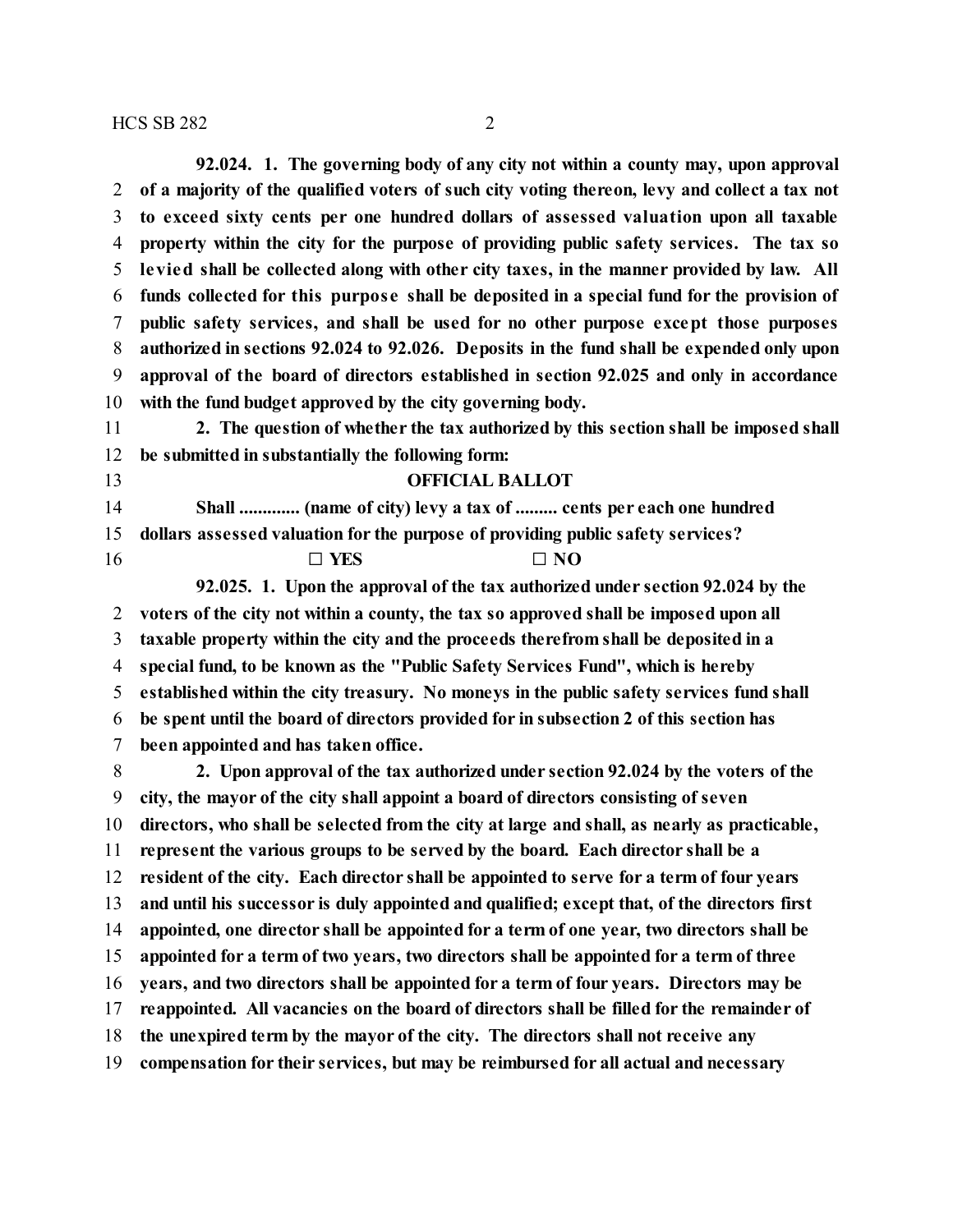**expenses incurred in the performance of their official duties from the moneys in the**

**public safety services fund.**

 **3. The administrative control and management of the funds in the public safety services fund and all programs to be funded therefrom shall rest solely with the board of directors appointed under subsection 2 of this section; except that, the budget for the public safety services fund shall be approved by the governing body of the city prior to the making of any payments from the fund in any fiscal year. The board of directors shall use the funds in the public safety services fund to provide programs or to pay for existing programs which will improve public safety. The budget may allocate funds for public safety services, including the compensation of public safety personnel who serve in the city in which such property taxes are collected. No funds in the public safety services fund may be used, directly or indirectly, for any political purpose. In providing such services, the board of directors may contract with any person to provide services relating, in whole or in part, to the services which the board itself may provide under this section, and for such purpose may expend the tax proceeds derived from the tax authorized by section 92.024.**

 **4. The board of directors shall elect a chairman, vice chairman, and such other officers as it deems necessary; shall establish eligibility requirements for the programs it furnishes; and shall do all other things necessary to carry out the purposes of sections 92.024 to 92.026. A majority of the board of directors shall constitute a quorum.**

 **5. The board of directors, with the approval of the governing body of the city, may accept any gift of property or money for the use and benefit of the persons to be served through the programs established and funded under sections 92.024 to 92.026, and may sell or exchange any such property so long as such sale or exchange is in the best interests of the programs provided under sections 92.024 to 92.026 and the proceeds from such sale or exchange are used exclusively to fund such programs.**

**92.026. 1. If the tax, special fund, and board of directors authorized by sections 92.024 to 92.026 are repealed or abolished, all funds remaining in the special fund shall be transferred to the general revenue fund of the city not within a county.**

 **2. If the governing body of the city shall determine that an audit is necessary or desirable, the accounts of the board of directors shall be audited by a certified public accountant selected by the governing body of the city. An audit performed under this subsection shall also review the records of the receipts and disbursements and the property inventory of every officer or office of the board of directors which receives or disburses money on behalf of the board or which holds property belonging to the board. Upon the completion of the investigation, the certified public accountant shall**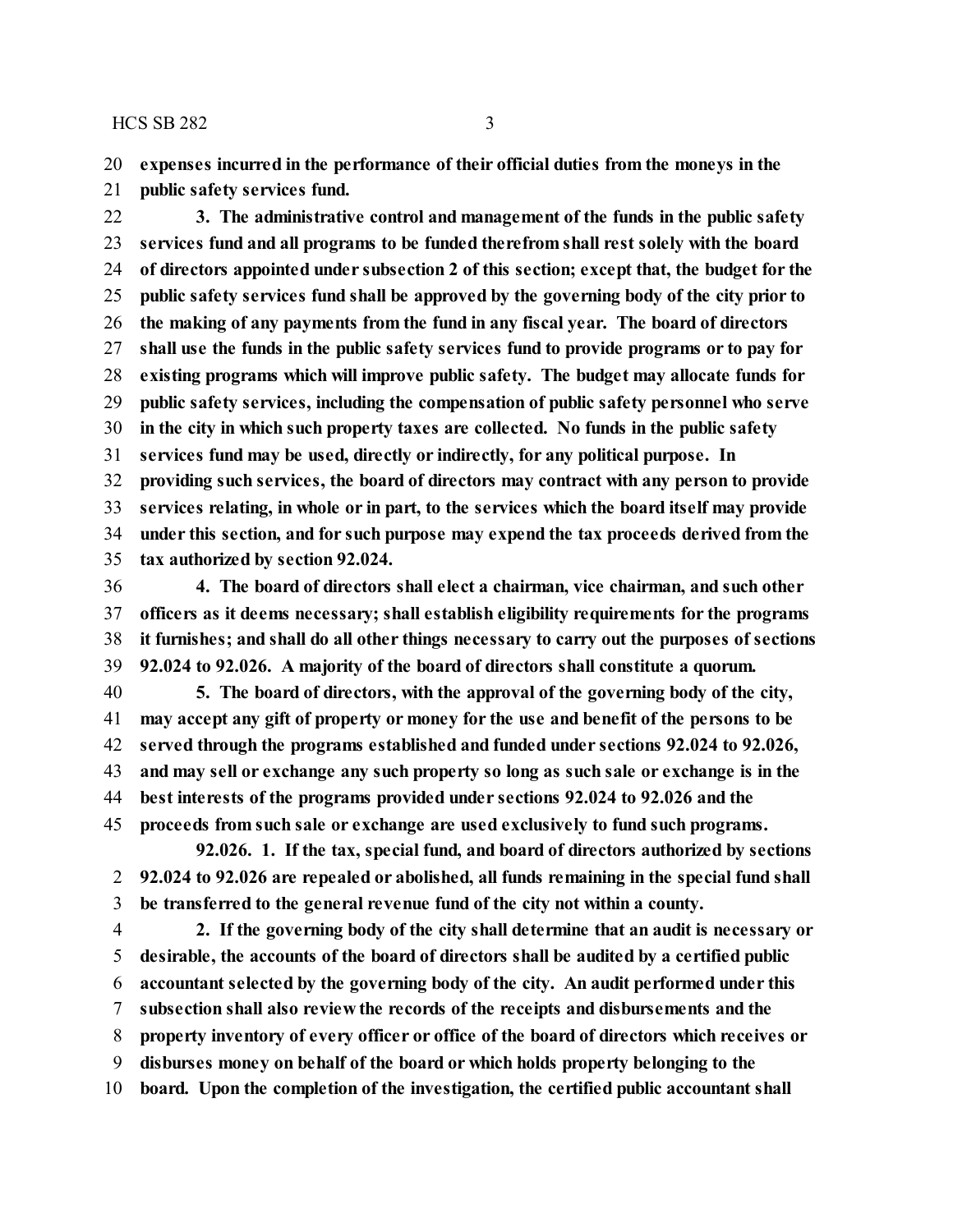**render a report to the governing body of the city, along with a statement showing, under appropriate classifications, the receipts and disbursements of the board of**

**directors during the period of the audit. The expense of an audit performed under this**

 **subsection shall be paid by the board of directors from funds in the public safety services fund.** 94.900. 1. (1) The governing body of the following cities may impose a tax as provided in this section: (a) Any city of the third classification with more than ten thousand eight hundred but less than ten thousand nine hundred inhabitants located at least partly within a county of the first classification with more than one hundred eighty-four thousand but less than one hundred eighty-eight thousand inhabitants; (b) **Any city of the fourth classification with more than four thousand five hundred but fewer than five thousand inhabitants; (c)** Any city of the fourth classification with more than eight thousand nine hundred but fewer than nine thousand inhabitants; **[**(c) Any city of the fourth classification with more than two thousand six hundred but 12 fewer than two thousand seven hundred inhabitants and located in any county of the first 13 classification with more than eighty-two thousand but fewer than eighty-two thousand one hundred inhabitants;**]** (d) Any home rule city with more than forty-eight thousand but fewer than forty-nine thousand inhabitants; (e) Any home rule city with more than seventy-three thousand but fewer than seventy-five thousand inhabitants**; (f) Any city of the fourth classification with more than thirteen thousand five hundred but fewer than sixteen thousand inhabitants; (g) Any city of the fourth classification with more than seven thousand but fewer than eight thousand inhabitants; or (h) Any city of the third classification with more than five thousand but fewer than six thousand inhabitants and located in any county of the third classification without a township form of government and with more than fourteen thousand but**

**fewer than sixteen thousand inhabitants**.

 (2) The governing body of any city listed in subdivision (1) of this subsection is hereby authorized to impose, by ordinance or order, a sales tax in the amount of up to one- half of one percent on allretail sales made in such city which are subject to taxation under the provisions of sections 144.010 to 144.525 for the purpose of improving the public safety for such city, including but not limited to expenditures on equipment, city employee salaries and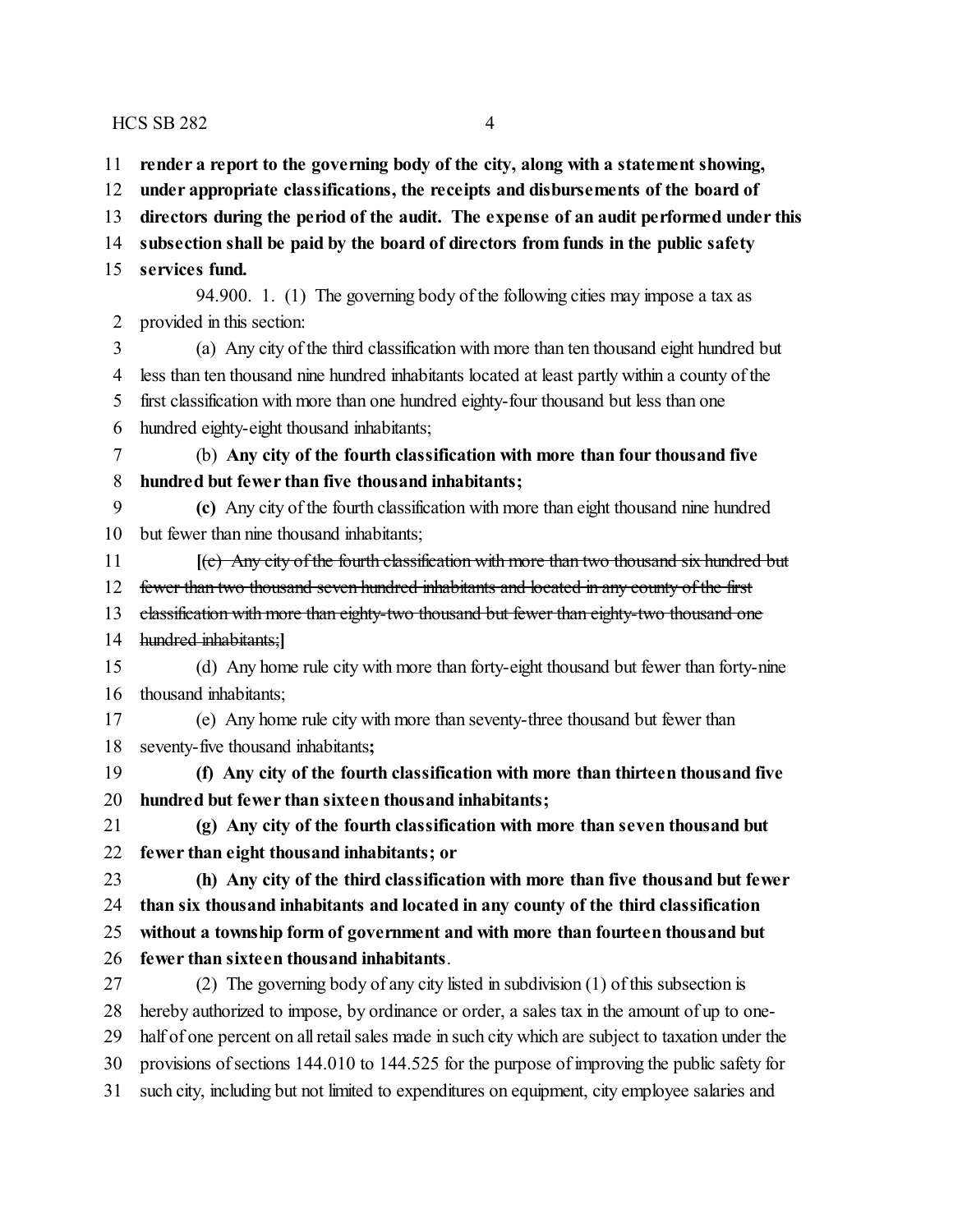| 32 | benefits, and facilities for police, fire and emergency medical providers. The tax authorized     |
|----|---------------------------------------------------------------------------------------------------|
| 33 | by this section shall be in addition to any and all other sales taxes allowed by law, except that |
| 34 | no ordinance or order imposing a sales tax pursuant to the provisions of this section shall be    |
| 35 | effective unless the governing body of the city submits to the voters of the city, at a county or |
| 36 | state general, primary or special election, a proposal to authorize the governing body of the     |
| 37 | city to impose a tax.                                                                             |
| 38 | 2. (1) Except as otherwise provided in subdivision (2) of this subsection, if the                 |
| 39 | proposal submitted involves only authorization to impose the tax authorized by this section,      |
| 40 | the ballot of submission shall contain, but need not be limited to, the following language:       |
| 41 |                                                                                                   |
| 42 | of  (insert amount) for the purpose of improving the public safety of the city?                   |
| 43 | $\square$ NO<br>$\square$ YES                                                                     |
| 44 |                                                                                                   |
| 45 | If you are in favor of the question, place an "X" in the box opposite "YES". If you are           |
| 46 | opposed to the question, place an "X" in the box opposite "NO".                                   |
| 47 |                                                                                                   |
| 48 | If a majority of the votes cast on the proposal by the qualified voters voting thereon are in     |
| 49 | favor of the proposal submitted pursuant to this subsection, then the ordinance or order and      |
| 50 | any amendments thereto shall be in effect on the first day of the second calendar quarter after   |
| 51 | the director of revenue receives notification of adoption of the local sales tax. If a proposal   |
| 52 | receives less than the required majority, then the governing body of the city shall have no       |
| 53 | power to impose the sales tax herein authorized unless and until the governing body of the        |
| 54 | city shall again have submitted another proposal to authorize the governing body of the city      |
| 55 | to impose the sales tax authorized by this section and such proposal is approved by the           |
| 56 | required majority of the qualified voters voting thereon. However, in no event shall a            |
| 57 | proposal pursuant to this section be submitted to the voters sooner than twelve months from       |
| 58 | the date of the last proposal pursuant to this section.                                           |
| 59 | (2) For any city described in paragraph (b) of subdivision (1) of subsection 1 of                 |
| 60 | this section, if the proposal submitted involves only authorization to impose the tax             |
| 61 | authorized by this section, the ballot of submission shall contain, but need not be               |
| 62 | limited to, the following language:                                                               |
| 63 |                                                                                                   |
| 64 | tax of  (insert amount) for a period of ten years from the date on which the tax                  |
| 65 | is first imposed for the purpose of improving the public safety of the city?                      |
| 66 | $\square$ NO<br>$\Box$ YES                                                                        |
| 67 |                                                                                                   |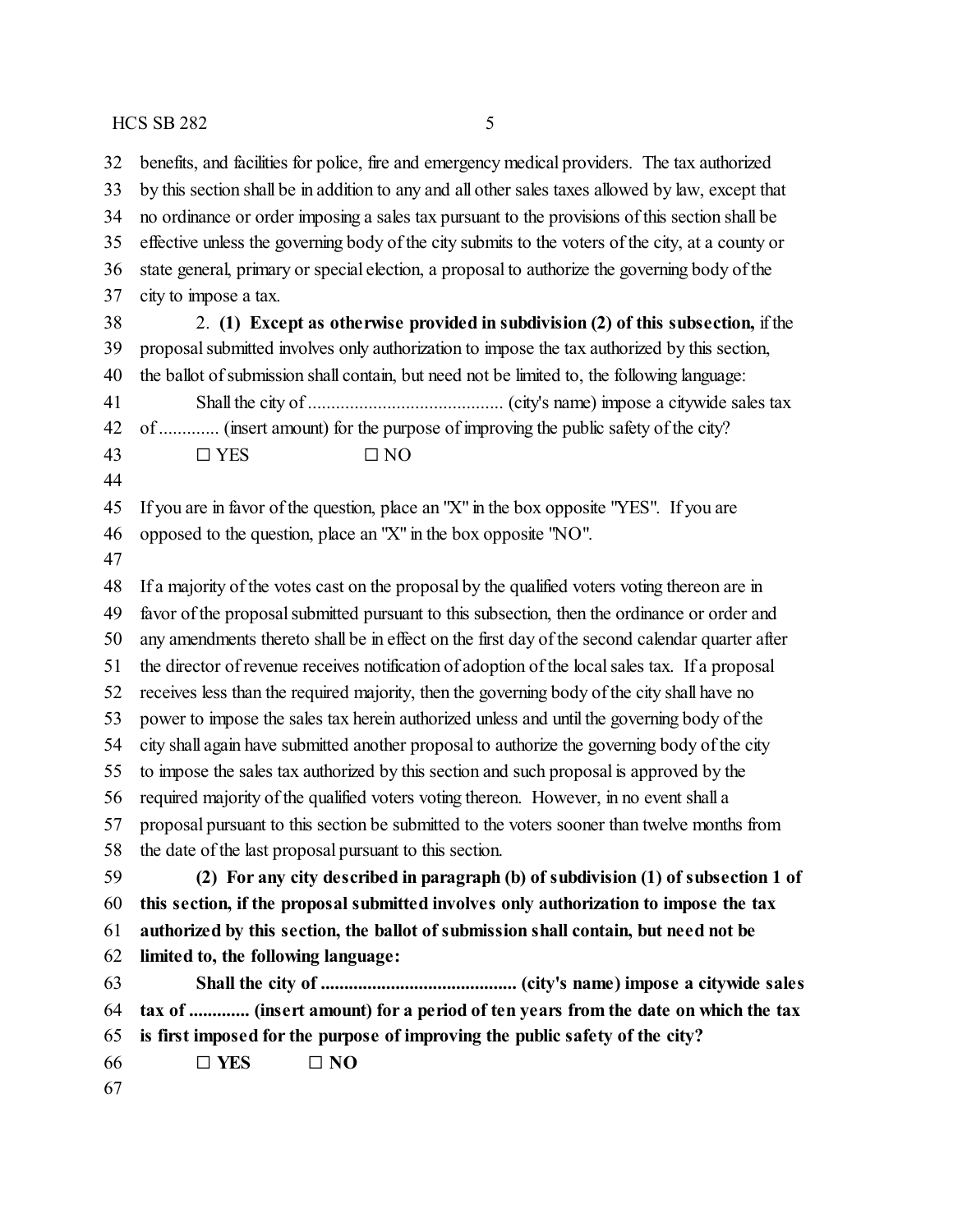**If you are in favor of the question, place an "X" in the box opposite "YES". If you are**

- **opposed to the question, place an "X" in the box opposite "NO".**
- 

 **If a majority of the votes cast on the proposal by the qualified voters voting thereon are in favor of the proposal submitted pursuant to this subdivision, then the ordinance or order and any amendments thereto shall be in effect on the first day of the second calendar quarter after the director of revenue receives notification of adoption of the local sales tax. If a proposal receives less than the required majority, then the governing body of the city shall have no power to impose the sales tax herein authorized and the authorization is repealed.** 3. All revenue received by a city from the tax authorized under the provisions of this section shall be deposited in a special trust fund and shall be used solely for improving the public safety for such city for so long as the tax shall remain in effect. 4. Once the tax authorized by this section is abolished or is terminated by any means,

 all funds remaining in the special trust fund shall be used solely for improving the public safety for the city. Any funds in such special trust fund which are not needed for current expenditures may be invested by the governing body in accordance with applicable laws

relating to the investment of other city funds.

 5. All sales taxes collected by the director of the department of revenue under this section on behalf of any city, less one percent for cost of collection which shall be deposited in the state's general revenue fund after payment of premiums for surety bonds as provided in section 32.087, shall be deposited in a special trust fund, which is hereby created, to be known as the "City Public Safety Sales Tax Trust Fund". The moneys in the trust fund shall not be deemed to be state funds and shall not be commingled with any funds of the state. The provisions of section 33.080 to the contrary notwithstanding, money in this fund shall not be transferred and placed to the credit of the generalrevenue fund. The director of the 94 department of revenue shall keep accurate records of the amount of money in the trust and which was collected in each city imposing a sales tax pursuant to this section, and the records shall be open to the inspection of officers of the city and the public. Not later than the tenth day of each month the director of the department of revenue shall distribute all moneys deposited in the trust fund during the preceding month to the city which levied the tax; such funds shall be deposited with the city treasurer of each such city, and all expenditures of funds arising from the trust fund shall be by an appropriation act to be enacted by the governing body of each such city. Expenditures may be made from the fund for any functions authorized in the ordinance or order adopted by the governing body submitting the tax to the voters.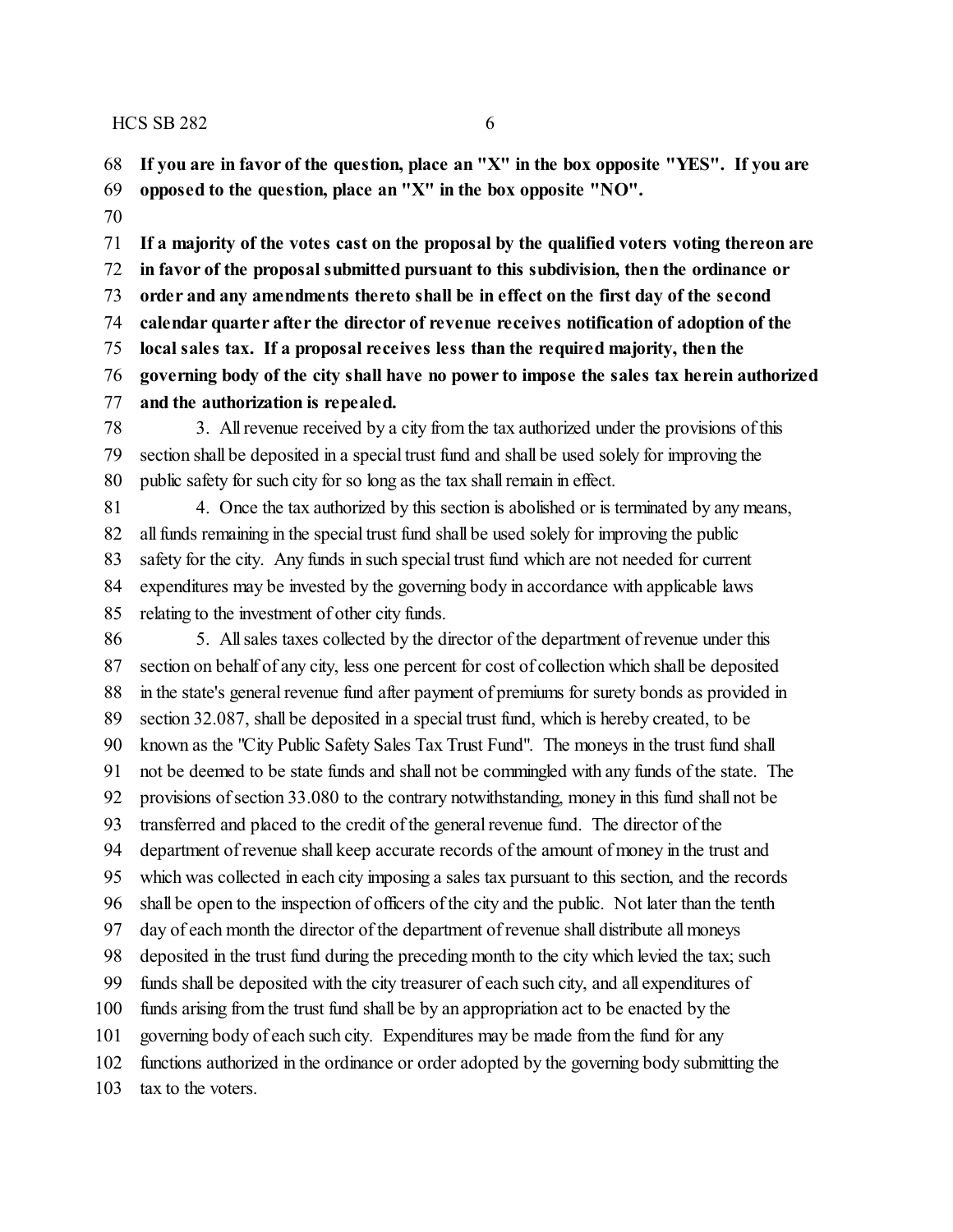6. The director of the department of revenue may make refunds from the amounts in the trust fund and credited to any city for erroneous payments and overpayments made, and may redeem dishonored checks and drafts deposited to the credit ofsuch cities. If any city abolishes the tax, the city shall notify the director of the department of revenue of the action at least ninety days prior to the effective date of the repeal and the director of the department of revenue may order retention in the trust fund, for a period of one year, of two percent of the amount collected after receipt of such notice to cover possible refunds or overpayment of the tax and to redeem dishonored checks and drafts deposited to the credit of such accounts. After one year has elapsed after the effective date of abolition of the tax in such city, the director of the department of revenue shall remit the balance in the account to the city and close the account of that city. The director of the department of revenue shall notify each city of each instance of any amount refunded or any check redeemed from receipts due the city. 7. Except as modified in this section, all provisions of sections 32.085 and 32.087 shall apply to the tax imposed pursuant to this section. 94.902. 1. The governing bodies of the following cities may impose a tax as provided in this section: (1) Any city of the third classification with more than twenty-six thousand three hundred but less than twenty-six thousand seven hundred inhabitants; (2) Any city of the fourth classification with more than thirty thousand three hundred but fewer than thirty thousand seven hundred inhabitants; (3) Any city of the fourth classification with more than twenty-four thousand eight hundred but fewer than twenty-five thousand inhabitants; (4) Any special charter city with more than twenty-nine thousand but fewer than thirty-two thousand inhabitants; **[**or**]** (5) Any city of the third classification with more than four thousand but fewer than four thousand five hundred inhabitants and located in any county ofthe first classification with more than two hundred thousand but fewer than two hundred sixty thousand inhabitants**; or (6) Any city of the fourth classification with more than nine thousand five hundred but fewer than ten thousand eight hundred inhabitants**. 2. The governing body of any city listed in subsection 1 ofthis section may impose, by order or ordinance, a sales tax on all retail sales made in the city which are subject to taxation under chapter 144. The tax authorized in this section may be imposed in an amount of up to one-half of one percent, and shall be imposed solely for the purpose of improving the public safety for such city, including but not limited to expenditures on equipment, city employee salaries and benefits, and facilities for police, fire and emergency medical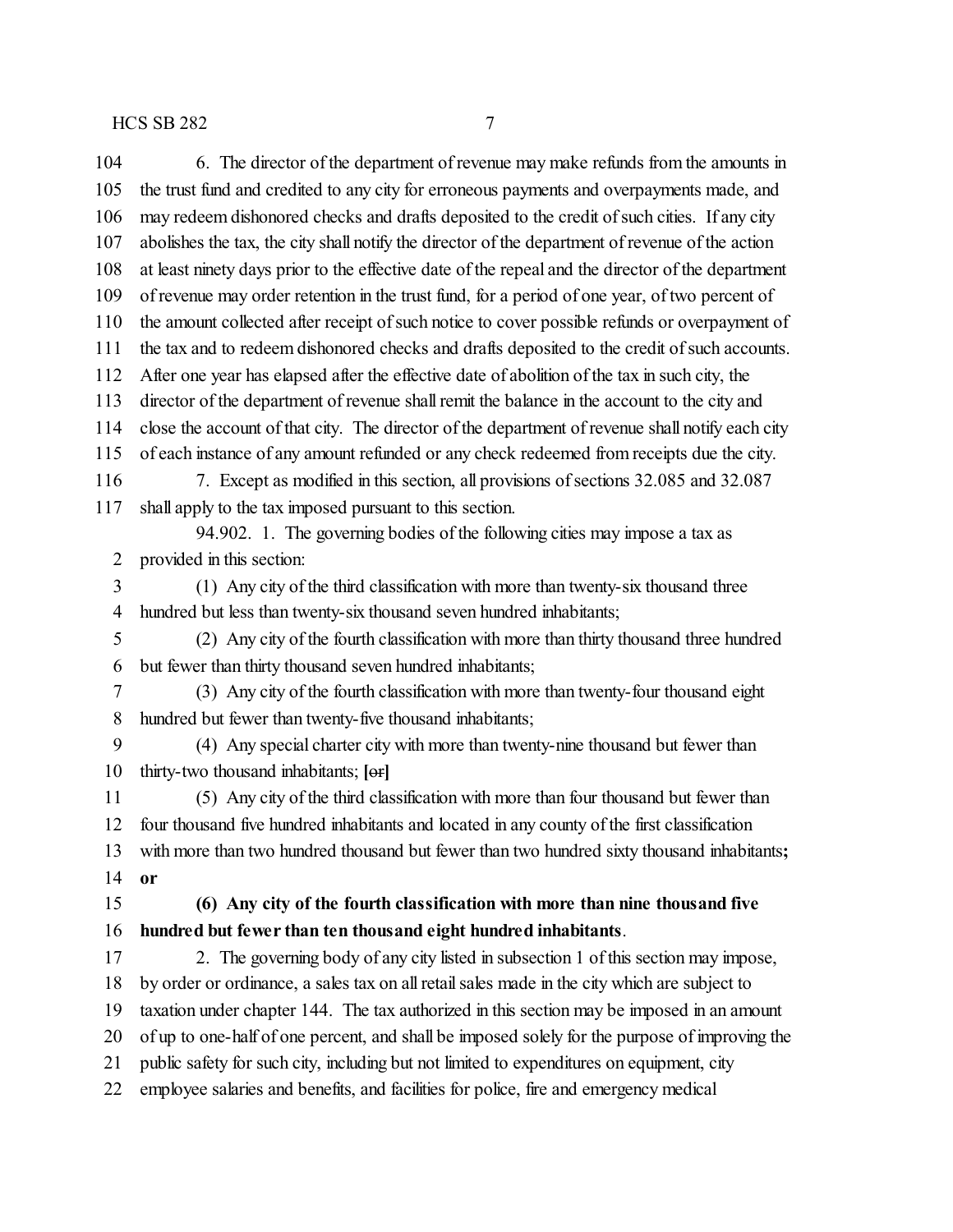providers. The tax authorized in this section shall be in addition to all other sales taxes imposed by law, and shall be stated separately from all other charges and taxes. The order or ordinance imposing a sales tax under this section shall not become effective unless the governing body of the city submits to the voters residing within the city, at a county or state general, primary, or special election, a proposal to authorize the governing body of the city to impose a tax under this section. 3. **(1) Except as otherwise provided in subdivision (2) of this subsection,** the ballot of submission for the tax authorized in this section shall be in substantially the following form: Shall the city of .......................................... (city's name) impose a citywide sales tax at a rate of ......... (insert rate of percent) percent for the purpose ofimproving the public safety of the city?  $\Box$  YES  $\Box$  NO If you are in favor of the question, place an "X" in the box opposite "YES". If you are opposed to the question, place an "X" in the box opposite "NO". If a majority of the votes cast on the proposal by the qualified voters voting thereon are in favor of the proposal, then the ordinance or order and any amendments to the order or ordinance shall become effective on the first day of the second calendar quarter after the director of revenue receives notice of the adoption of the sales tax. If a majority of the votes cast on the proposal by the qualified voters voting thereon are opposed to the proposal, then the tax shall not become effective unless the proposal is resubmitted under this section to the qualified voters and such proposal is approved by a majority of the qualified voters voting on the proposal. However, in no event shall a proposal under this section be submitted to the voters sooner than twelve months from the date of the last proposal under this section. **(2) For any city described under subdivision (6) of subsection 1 of this section, the ballot of submission for the tax authorized in this section shall be in substantially the following form: Shall the city of .......................................... (city's name) impose a citywide sales tax at a rate of ......... (insert rate of percent) percent until December 31, 2038, for the purpose of improving the public safety of the city?**  $\Box$  **YES**  $\Box$  **NO If you are in favor of the question, place an "X" in the box opposite "YES". If you are opposed to the question, place an "X" in the box opposite "NO".**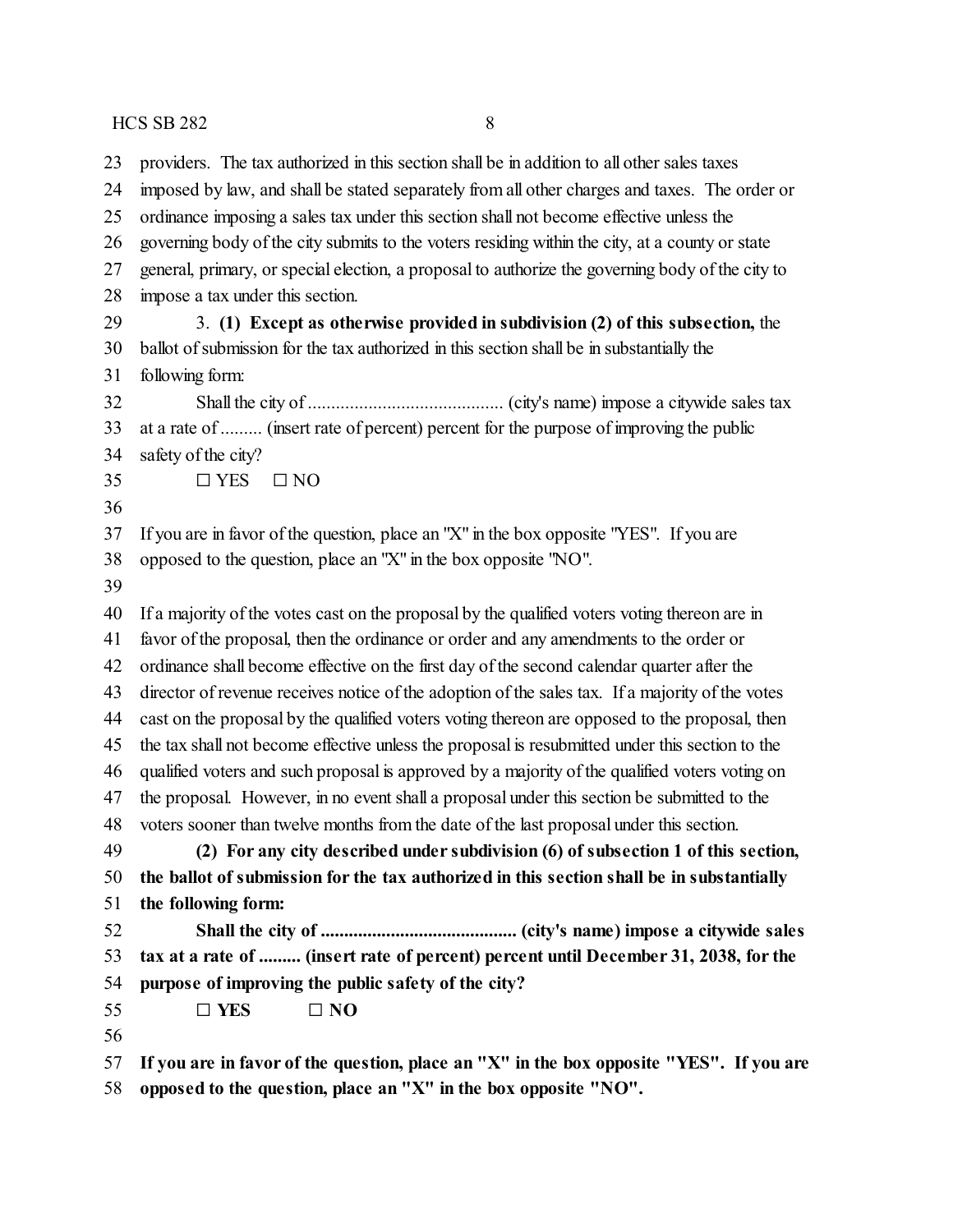**If a majority of the votes cast on the proposal by the qualified voters voting thereon are in favor of the proposal, then the ordinance or order and any amendments to the order or ordinance shall become effective on the first day of the second calendar quarter after the director of revenue receives notice of the adoption of the sales tax. If a majority of the votes cast on the proposal by the qualified voters voting thereon are opposed to the proposal, then the tax shall not become effective unless the proposal is resubmitted under this section to the qualified voters and such proposal is approved by a majority of the qualified voters voting on the proposal. However, in no event shall a proposal under this section be submitted to the voters sooner than twelve months from the date of the last proposal under this section.**

 4. Any sales tax imposed under this section shall be administered, collected, enforced, and operated as required in section 32.087. All sales taxes collected by the director of the department of revenue under this section on behalf of any city, less one percent for cost of collection which shall be deposited in the state's generalrevenue fund after payment of premiums for surety bonds as provided in section 32.087, shall be deposited in a special trust fund, which is hereby created in the state treasury, to be known as the "City Public Safety Sales Tax Trust Fund". The moneys in the trust fund shall not be deemed to be state funds and shall not be commingled with any funds of the state. The provisions of section 33.080 to the contrary notwithstanding, money in this fund shall not be transferred and placed to the credit of the general revenue fund. The director shall keep accurate records of the amount of money in the trust fund and which was collected in each city imposing a sales tax under this section, and the records shall be open to the inspection of officers of the city and the public. Not later than the tenth day of each month the director shall distribute all moneys deposited in the trust fund during the preceding month to the city which levied the tax. Such funds shall be deposited with the city treasurer of each such city, and all expenditures of funds arising from the trust fund shall be by an appropriation act to be enacted by the governing body of each such city. Expenditures may be made from the fund for any functions authorized in the ordinance or order adopted by the governing body submitting the tax to the voters. If the tax is repealed, all funds remaining in the special trust fund shall continue to be used solely for the designated purposes. Any funds in the special trust fund which are not needed for current expenditures shall be invested in the same manner as other funds are invested. Any interest and moneys earned on such investments shall be credited to the fund. 5. The director of the department of revenue may authorize the state treasurer to make refunds from the amounts in the trust fund and credited to any city for erroneous payments and overpayments made, and may redeem dishonored checks and drafts deposited

to the credit of such cities. If any city abolishes the tax, the city shall notify the director of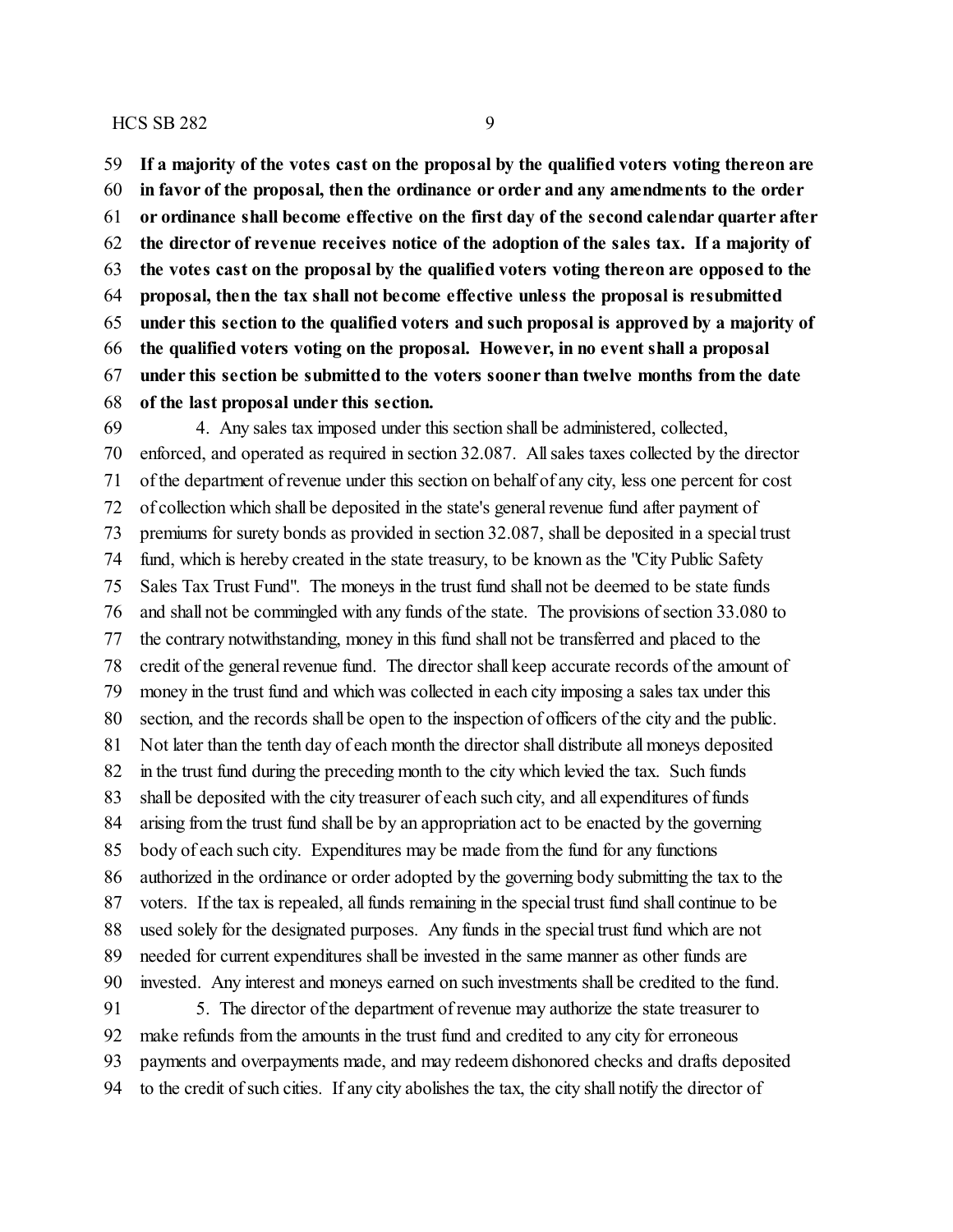the action at least ninety days before the effective date of the repeal, and the director may

order retention in the trust fund, for a period of one year, oftwo percent of the amount

collected after receipt of such notice to cover possible refunds or overpayment of the tax and

 to redeem dishonored checks and drafts deposited to the credit of such accounts. After one year has elapsed after the effective date of abolition of the tax in such city, the director shall

remit the balance in the account to the city and close the account of that city. The director

shall notify each city of each instance of any amount refunded or any check redeemed from

receipts due the city.

 6. The governing body of any city that has adopted the sales tax authorized in this section may submit the question of repeal of the tax to the voters on any date available for elections for the city. The ballot of submission shall be in substantially the following form: Shall ............................................... (insert the name of the city) repeal the sales tax imposed at a rate of .......... (insert rate of percent) percent for the purpose of improving the

public safety of the city?

 $\Box$  YES  $\Box$  NO

 If a majority of the votes cast on the proposal are in favor of repeal, that repeal shall become effective on December thirty-first of the calendar year in which such repeal was approved. If a majority of the votes cast on the question by the qualified voters voting thereon are opposed to the repeal, then the sales tax authorized in this section shall remain effective until the question is resubmitted under this section to the qualified voters, and the repeal is approved

by a majority of the qualified voters voting on the question.

 7. Whenever the governing body of any city that has adopted the sales tax authorized in this section receives a petition, signed by ten percent of the registered voters of the city voting in the last gubernatorial election, calling for an election to repeal the sales tax imposed under this section, the governing body shall submit to the voters of the city a proposal to repeal the tax. If a majority of the votes cast on the question by the qualified voters voting 122 thereon are in favor of the repeal, that repeal shall become effective on December thirty-first of the calendar year in which such repeal was approved. If a majority of the votes cast on the question by the qualified voters voting thereon are opposed to the repeal, then the tax shall remain effective until the question is resubmitted under this section to the qualified voters and the repeal is approved by a majority of the qualified voters voting on the question. 8. **Any sales tax imposed under this section by a city described under**

**subdivision (6) of subsection 1 of this section that is in effect as of December 31, 2038,**

- **shall automatically expire. No city described under subdivision (6) of subsection 1 of**
- **this section shall collect a sales tax pursuant to this section after January 1, 2039.**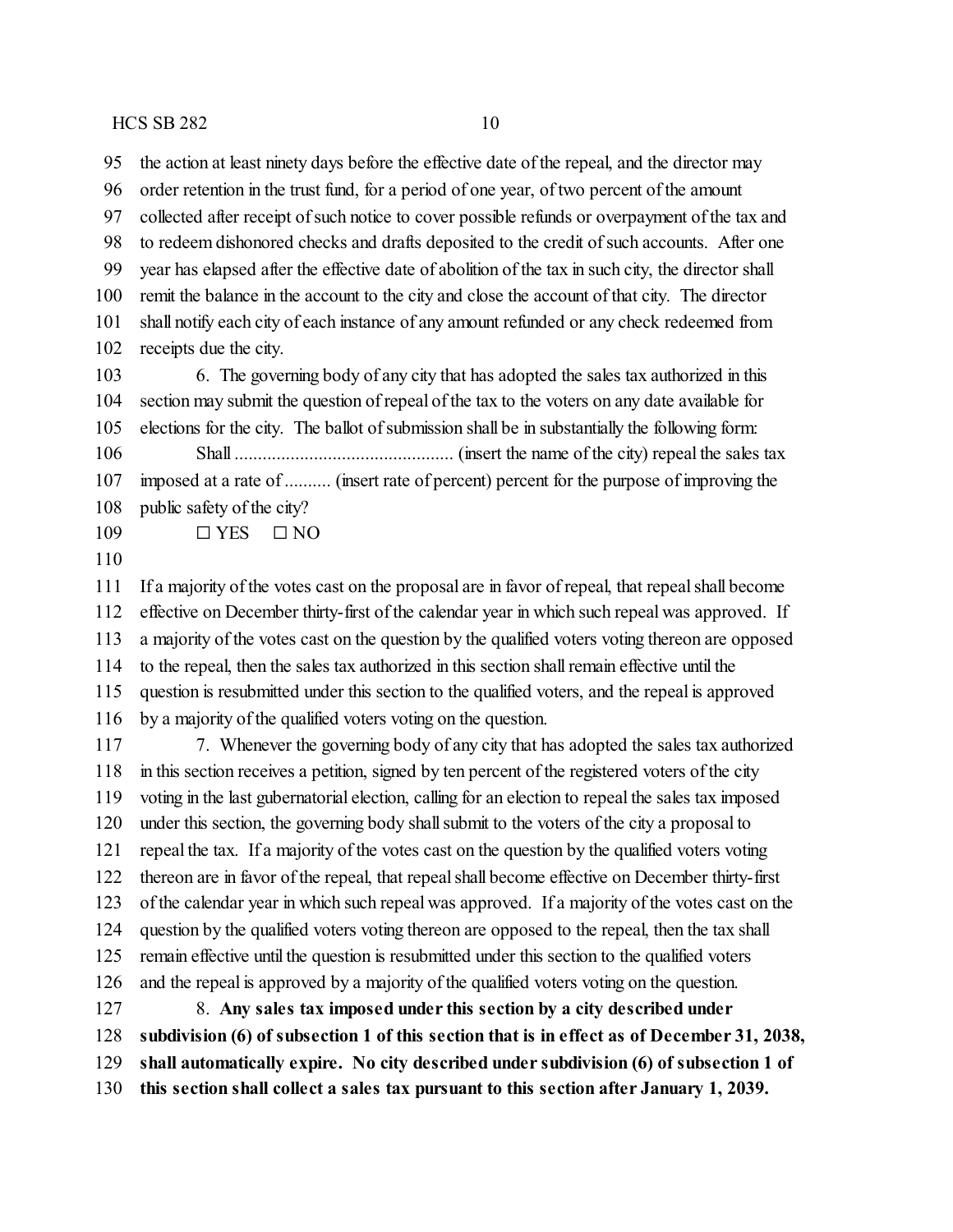|     | 131 Subsection / 01 this section shall not apply to a sales tax imposed under this section by a |
|-----|-------------------------------------------------------------------------------------------------|
|     | 132 city described under subdivision (6) of subsection 1 of this section.                       |
| 133 | <b>9.</b> Except as modified in this section, all provisions of sections 32.085 and 32.087      |
|     | 134 shall apply to the tax imposed under this section.                                          |

**Subsection 7 of this section shall not apply to a sales tax imposed under this section by a**

**94.903. 1. The governing body of any city of the fourth classification with more than nine thousand five hundred but fewer than ten thousand eight hundred inhabitants may impose, by order or ordinance, a sales tax on all retail sales made in the city that are subject to taxation under chapter 144. The tax authorized under this section may be imposed in an amount of up to one-half of one percent and shall be imposed solely for the purpose of improving the public safety for such city including, but not limited to, expenditures on equipment, city public safety employee salaries and benefits, and facilities for police, fire, and emergency medical providers. The tax authorized under this section shall be in addition to all other sales taxes imposed by law and shall be stated separately from all other charges and taxes. The order or ordinance imposing a sales tax under this section shall not become effective unless the governing body of the city submits to the voters residing within the city, at a county or state general, primary, or special election, a proposal to authorize the governing body of the city to impose a tax under this section. 2. The ballot language for the tax authorized under this section shall be in substantially the following form: Shall the city of ............. (insert name of city) impose a citywide sales tax at a rate of .......... (insert rate) percent for the purpose of improving the public safety of the city?**  $\Box$  **YES**  $\Box$  **NO** 

 **If a majority of the votes cast on the proposal by the qualified voters voting thereon are in favor of the proposal, then the order or ordinance and any amendments to the order or ordinance shall become effective on the first day of the second calendar quarter after the director of revenue receives notice of the adoption of the sales tax. If a majority of the votes cast on the proposal by the qualified voters voting thereon are opposed to the proposal, then the tax shall not become effective unless the proposal is resubmitted under this section to the qualified voters and such proposal is approved by a majority of the qualified voters voting on the proposal. However, in no event shall a proposal under this section be resubmitted to the voters sooner than twelve months from the date of the first proposal under this section. If the resubmitted proposal receives less than the required majority, then the governing body of the city shall have no power to impose the sales tax herein authorized and the authorization is repealed.**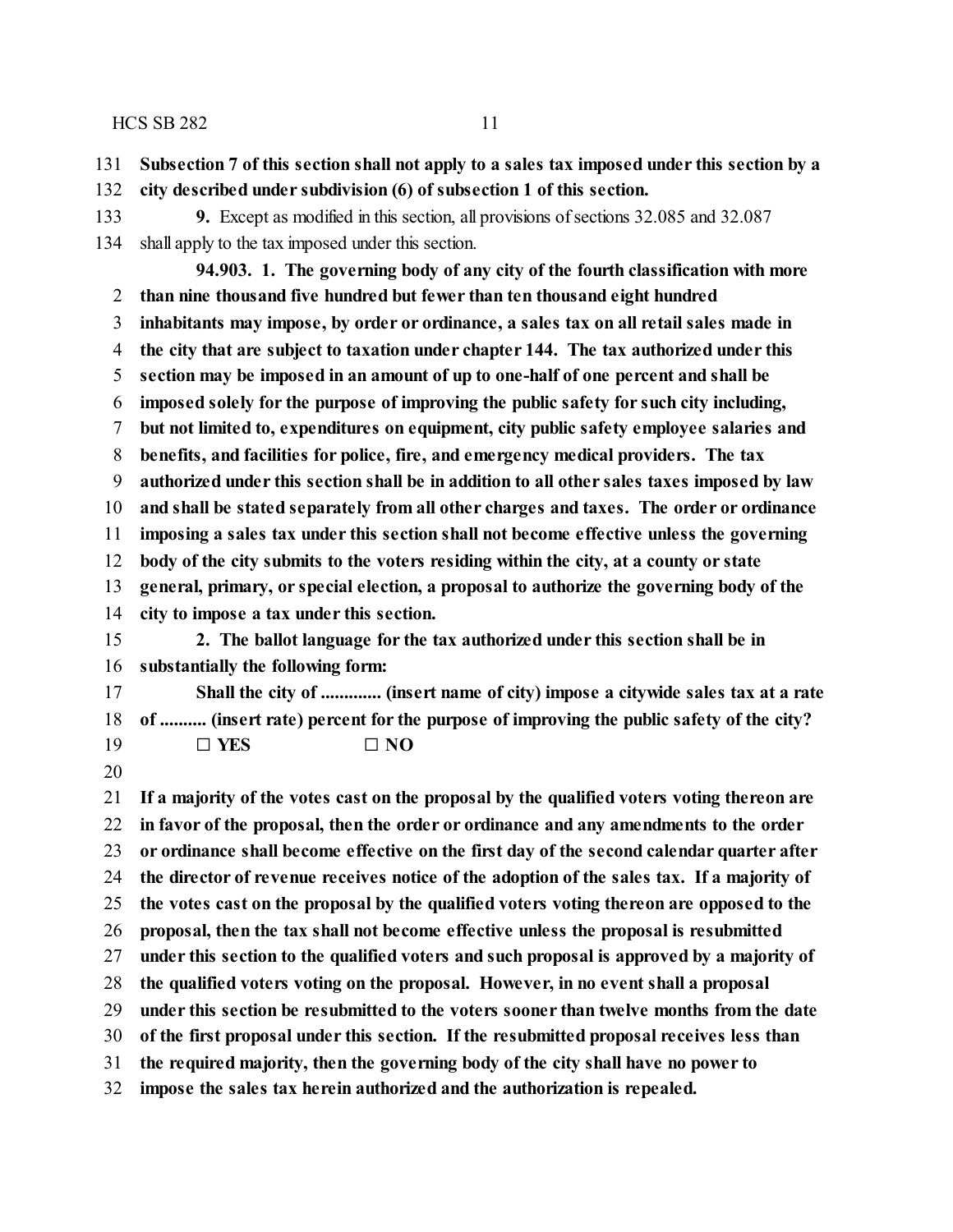**3. Any sales tax imposed under this section shall be administered, collected, enforced, and operated as required under section 32.087. All sales taxes collected by the director of revenue under this section on behalf of any city, less one percent for cost of collection, which shall be deposited in the state's general revenue fund after payment of premiums for surety bonds, as provided in section 32.087, shall be deposited in a special trust fund, which is hereby created in the state treasury, to be known as the "City Public Safety Sales Tax Trust Fund". The moneys in the trust fund shall not be deemed to be state funds and shall not be commingled with any funds of the state. The provisions of section 33.080 to the contrary notwithstanding, moneys in this fund shall not be transferred and placed to the credit of the general revenue fund. The director shall keep accurate records of the amount of moneys in the trust fund and the amount that was collected in each city imposing a sales tax under this section, and the records shall be open to the inspection of officers of the city and the public. No later than the tenth day of each month, the director shall distribute all moneys deposited in the trust fund during the preceding month to the city which levied the tax. Such funds shall be deposited with the city treasurer of each such city, and all expenditures of funds arising from the trust fund shall be by an appropriation act to be enacted by the governing body of each such city. Expenditures may be made from the fund for any functions authorized in the ordinance or order adopted by the governing body submitting the tax to the voters. If the tax is repealed, all funds remaining in the special trust fund shall continue to be used solely for the designated purposes. Any funds in the special trust fund that are not needed for current expenditures shall be invested in the same manner as other funds are invested. Any interest and moneys earned on such investments shall be credited to the fund.**

 **4. The director of revenue may make refunds from the amounts in the trust fund and credited to any city for erroneous payments and overpayments made and may redeem dishonored checks and drafts deposited to the credit of such cities. If any city repeals the tax, the city shall notify the director of the action at least ninety days before the effective date of the repeal, and the director may order retention in the trust fund, for a period of one year, of two percent of the amount collected after receipt of such notice to cover possible refunds or overpayment of the tax and to redeem dishonored checks and drafts deposited to the credit of such accounts. After one year has elapsed after the effective date of abolition of the tax in such city, the director shall remit the balance in the account to the city and close the account of that city. The director shall notify each city of each instance of any amount refunded or any check redeemed from receipts due to the city.**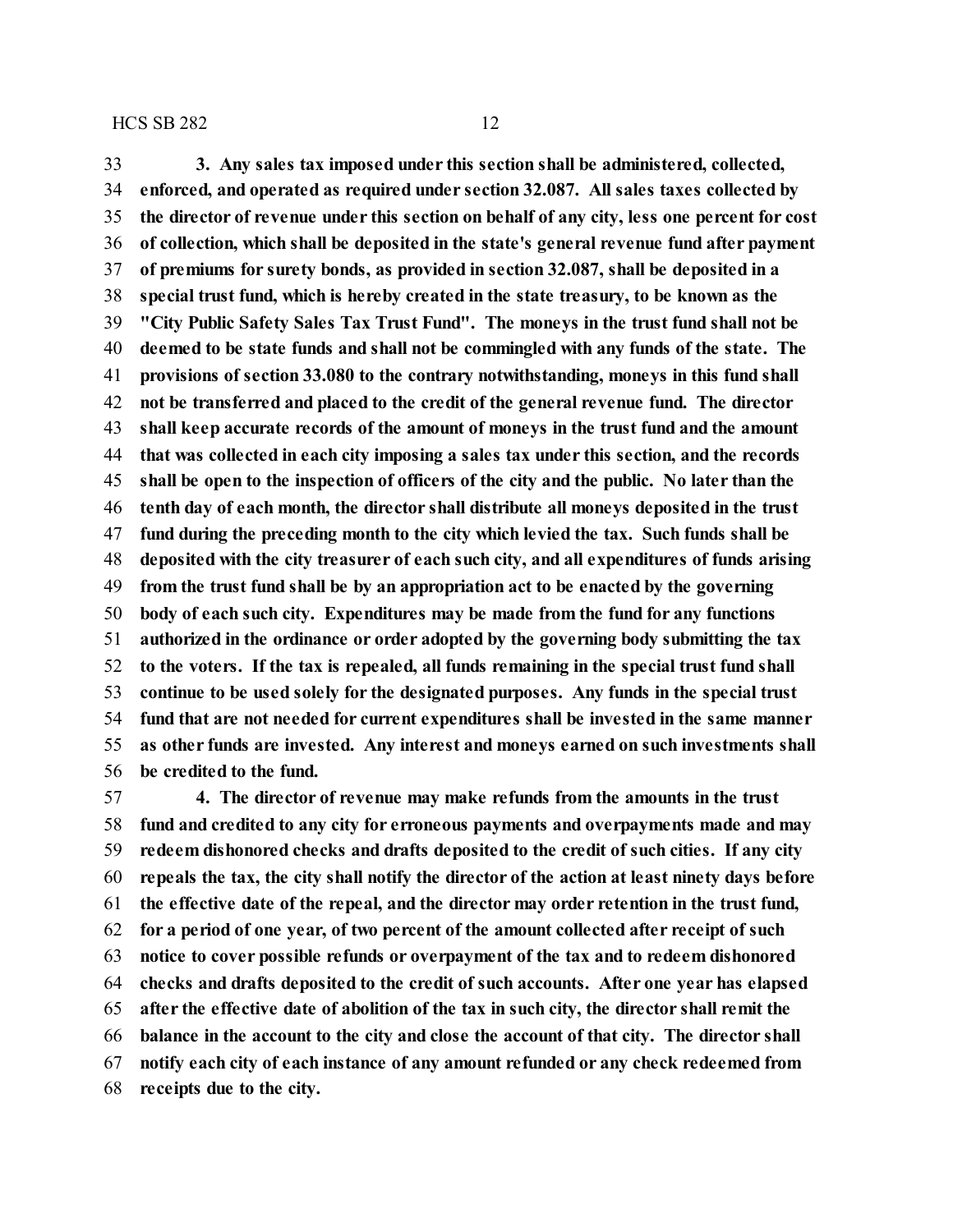**under this section may submit the question of repeal of the tax to the voters on any date available for elections for the city. The ballot language shall be in substantially the following form: Shall the city of ............. (insert name of city) repeal the sales tax imposed at a rate of .......... (insert rate) percent for the purpose of improving the public safety of the city?**  $\Box$  **YES**  $\Box$  **NO If a majority of the votes cast on the question by the qualified voters voting thereon are in favor of repeal, that repeal shall become effective on December thirty-first of the calendar year in which such repeal was approved. If a majority of the votes cast on the question by the qualified voters voting thereon are opposed to the repeal, then the sales tax authorized under this section shall remain effective until the question is resubmitted and approved under this section. 6. The governing body of any city that has adopted the sales tax authorized under this section shall submit the question of the continuation of the tax to the voters twenty-five years from the date of its inception and every twenty-five years thereafter on a date available for elections for the city. The ballot language shall be in substantially the following form: Shall ............. (insert name of city) continue collecting a sales tax imposed at a rate of ............. (insert rate) percent for the purpose of providing revenues for the operation of public safety departments of the city?**  $\square$  **YES**  $\square$  **NO If a majority of the votes cast on the question by the qualified voters voting thereon are opposed to continuation, the repeal shall become effective on December thirty-first of the calendar year in which such continuation failed to be approved. If a majority of the votes cast on the question by the qualified voters voting thereon are in favor of continuation, then the sales tax authorized under this section shall remain effective until the question is resubmitted under this section to the qualified voters and continuation**

- **fails to be approved by a majority of the qualified voters voting on the question.**
- **7. Except as modified under this section, all provisions of sections 32.085 and 32.087 shall apply to the tax imposed under this section.**

210.1014. 1. There is hereby created the "Amber Alert System Oversight Committee", whose primary duty shall be to develop criteria and procedures for the Amber

**5. The governing body of any city that has adopted the sales tax authorized**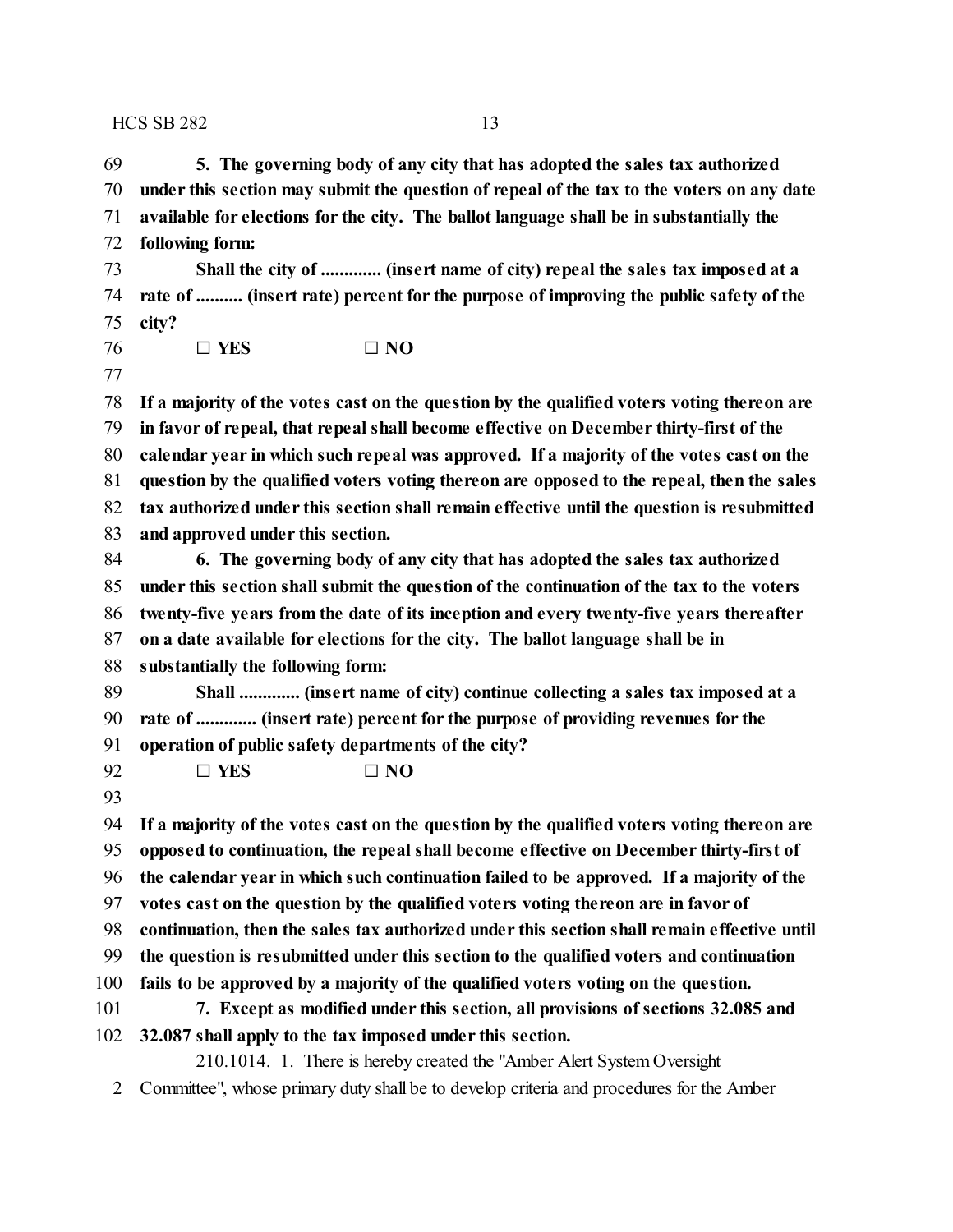alert system and shall be housed within the department of public safety. The committee shall regularly review the function ofthe Amber alert system and revise its criteria and procedures in cooperation with the department of public safety to provide for efficient and effective public notification **and meet at least annually to discuss potential improvements to the Amber alert system**. As soon as practicable, the committee shall adopt criteria and procedures to expand the Amber alert systemto provide urgent public alerts related to homeland security, criminal acts, health emergencies, and other imminent dangers to the public health and welfare. 2. The Amber alert system oversight committee shall consist of ten members of which seven members shall be appointed by the governor with the advice and consent of the senate. Such members shall represent the following entities: two representatives of the Missouri Sheriffs' Association; two representatives of the Missouri Police Chiefs Association; one representative of small market radio broadcasters; one representative of 16 large market radio broadcasters; one representative of television broadcasters. The director of the department of public safety shall also be a member of the committee and shall serve as chair of the committee. Additional members shall include one representative of the highway patrol and one representative of the department of health and senior services. 3. Members of the oversight committee shall serve a termof four years, except that members first appointed to the committee shall have staggered terms of two, three, and four years and shall serve until their successor is duly appointed and qualified. 4. Members of the oversight committee shall serve without compensation, except that members shall be reimbursed for their actual and necessary expenses required for the discharge of their duties. 5. The Amber alert system oversight committee shall promulgate rules for the implementation of the Amber alert system. Any rule or portion of a rule, as that term is defined in section 536.010, that is created under the authority delegated in this section shall become effective only ifit complies with and is subject to all of the provisions of chapter 536 and, if applicable, section 536.028. This section and chapter 536 are nonseverable and if any of the powers vested with the general assembly pursuant to chapter 536 to review, to delay the effective date or to disapprove and annul a rule are subsequently held unconstitutional, then the grant of rulemaking authority and any rule proposed or adopted after August 28, 2003, shall be invalid and void.

**210.1016. 1. The provisions of this section shall be known and may be cited as "Hailey's Law".**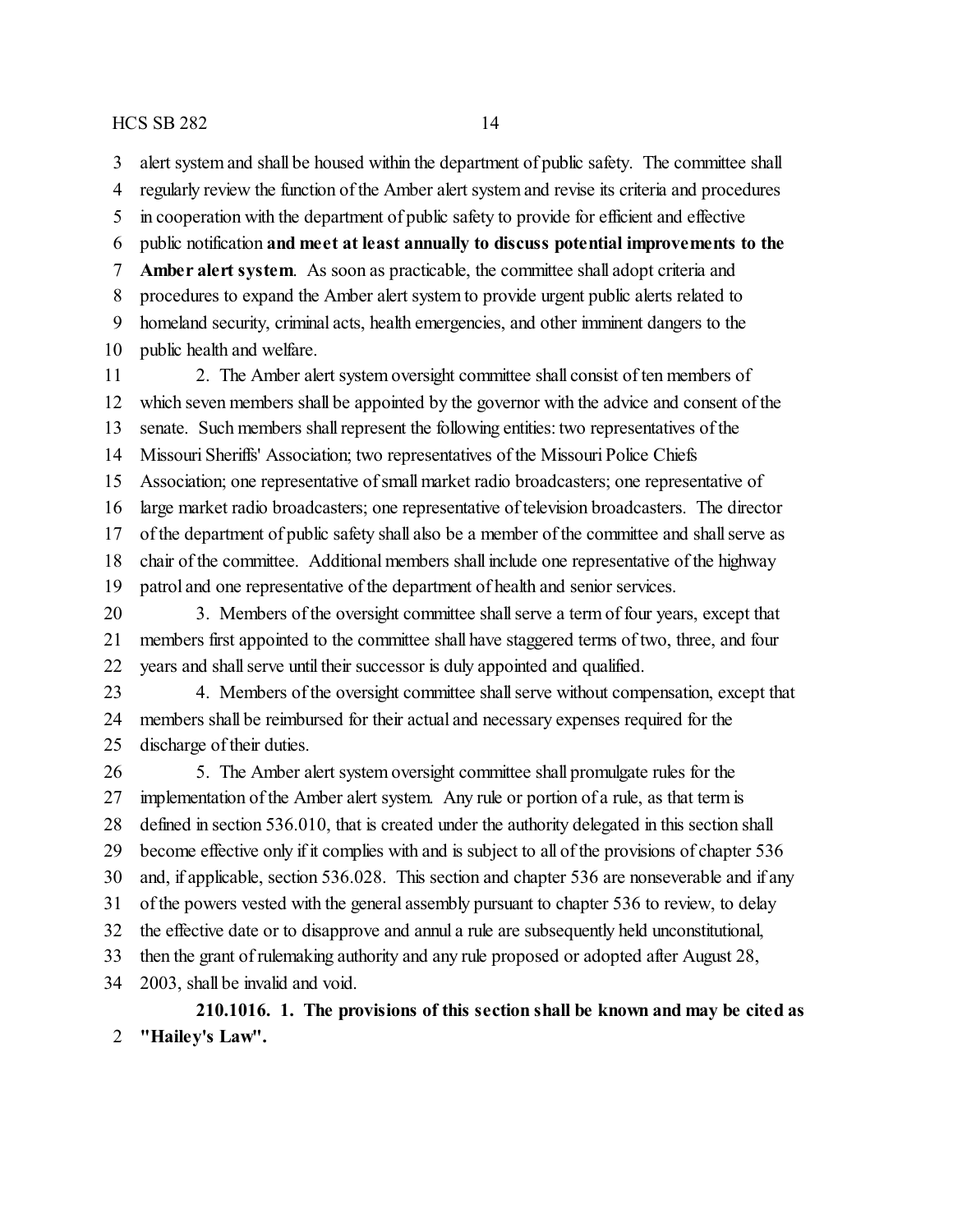**2. The Amber alert system shall be integrated into the Missouri uniform law enforcement system (MULES) and Regional Justice Information Service (REJIS) to expedite the reporting of child abductions.** 287.243. 1. This section shall be known and may be cited as the "Line of Duty Compensation Act". 2. As used in this section, unless otherwise provided, the following words shall mean: (1) "Air ambulance pilot", a person certified as an air ambulance pilot in accordance with sections 190.001 to 190.245 and corresponding regulations applicable to air ambulances adopted by the department of health and senior services, division of regulation and licensure, 8 19 CSR 30-40.005, et seq.; (2) "Air ambulance registered professional nurse", a person licensed as a registered professional nurse in accordance with sections 335.011 to 335.096 and corresponding regulations adopted by the state board of nursing, 20 CSR 2200-4, et seq., who provides registered professional nursing services as a flight nurse in conjunction with an air ambulance program that is certified in accordance with sections 190.001 to 190.245 and the corresponding regulations applicable to such programs; (3) **"Child", any natural, illegitimate, adopted, or posthumous child or stepchild of a deceased law enforcement officer, emergency medical technician, air ambulance pilot, air ambulance registered professional nurse, or firefighter who, at the time of the law enforcement officer's, emergency medical technician's, air ambulance pilot's, air ambulance registered professional nurse's, or firefighter's fatality is: (a) Eighteen years of age or under; (b) Over eighteen years of age and a student as defined in section 8101 of title 5, United States Code; or (c) Over eighteen years of age and incapable of self-support because of physical or mental disability; (4)** "Emergency medical technician", a person licensed in emergency medical care in accordance with standards prescribed by sections 190.001 to 190.245 and by rules adopted by the department of health and senior services under sections 190.001 to 190.245; **[**(4)**] (5)** "Firefighter", any person, including a volunteer firefighter, employed by the state or a local governmental entity as an employer defined under subsection 1 of section 287.030, or otherwise serving as a member or officer of a fire department either for the purpose of the prevention or control of fire or the underwater recovery of drowning victims**, a uniformed employee of the office of the state fire marshal, or an emergency medical technician as defined in subdivisions (15), (16), (17), (18), and (19) of section 190.100**;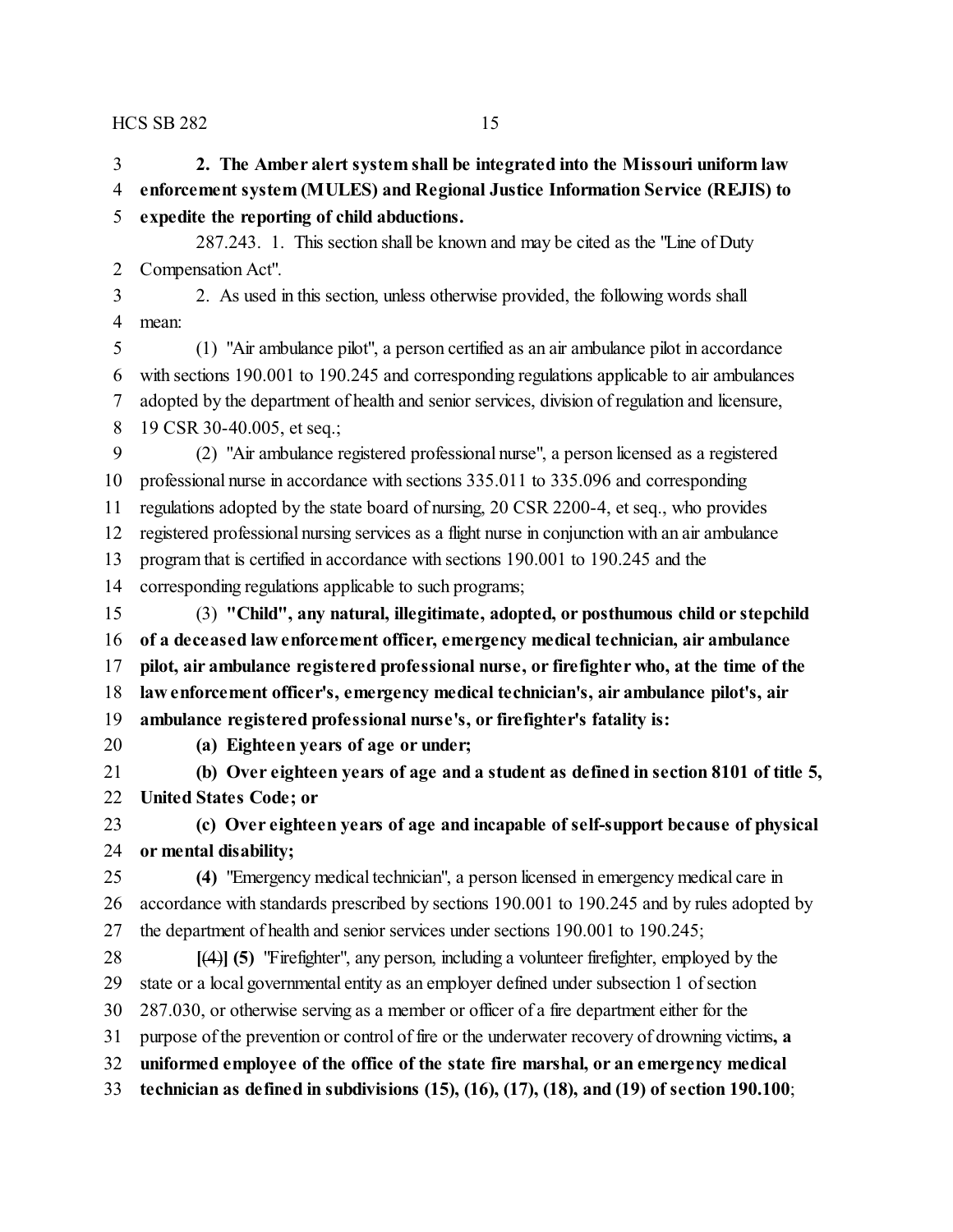**[**(5)**] (6)** "Killed in the line of duty", when any person defined in this section loses his or her life when:

(a) Death is caused by an accident or the willful act of violence of another;

- (b) The law enforcement officer, emergency medical technician, air ambulance pilot, air ambulance registered professional nurse, or firefighter is in the active performance of his or her duties in his or her respective profession and there is a relationship between the accident or commission ofthe act of violence and the performance of the duty, even if the individual is off duty; the law enforcement officer, emergency medical technician, air
- ambulance pilot, air ambulance registered professional nurse, or firefighter is traveling to or
- from employment; or the law enforcement officer, emergency medical technician, air
- ambulance pilot, air ambulance registered professional nurse, or firefighter is taking any meal break or other break which takes place while that individual is on duty;
- 

(c) Death is the natural and probable consequence of the injury; and

(d) Death occurs within three hundred weeks from the date the injury was received.

The term excludes death resulting from the willful misconduct or intoxication of the law

enforcement officer, emergency medical technician, air ambulance pilot, air ambulance

registered professional nurse, or firefighter. The division of workers' compensation shall

have the burden of proving such willful misconduct or intoxication;

- **[**(6)**] (7)** "Law enforcement officer", any person employed by the state or a local governmental entity as a police officer, peace officer certified under chapter 590, or serving as an auxiliary police officer or in some like position involving the enforcement of the law and protection of the public interest at the risk of that person's life;
- **[**(7)**] (8)** "Local governmental entity", includes counties, municipalities, townships, board or other political subdivision, cities under special charter, or under the commission form of government, fire protection districts, ambulance districts, and municipal corporations;
- **[**(8)**] (9)** "State", the state of Missouri and its departments, divisions, boards, bureaus, commissions, authorities, and colleges and universities;
- **[**(9)**] (10)** "Volunteer firefighter", a person having principal employment other than as a firefighter, but who is carried on the rolls of a regularly constituted fire department either for the purpose of the prevention or control of fire or the underwater recovery of drowning victims, the members of which are under the jurisdiction of the corporate authorities of a city, village, incorporated town, or fire protection district. Volunteer firefighter shall not mean an individual who volunteers assistance without being regularly enrolled as a firefighter.
- 3. (1) A claim for compensation under this section shall be filed **[**by the estate of**] by survivors of** the deceased with the division of workers' compensation not later than one year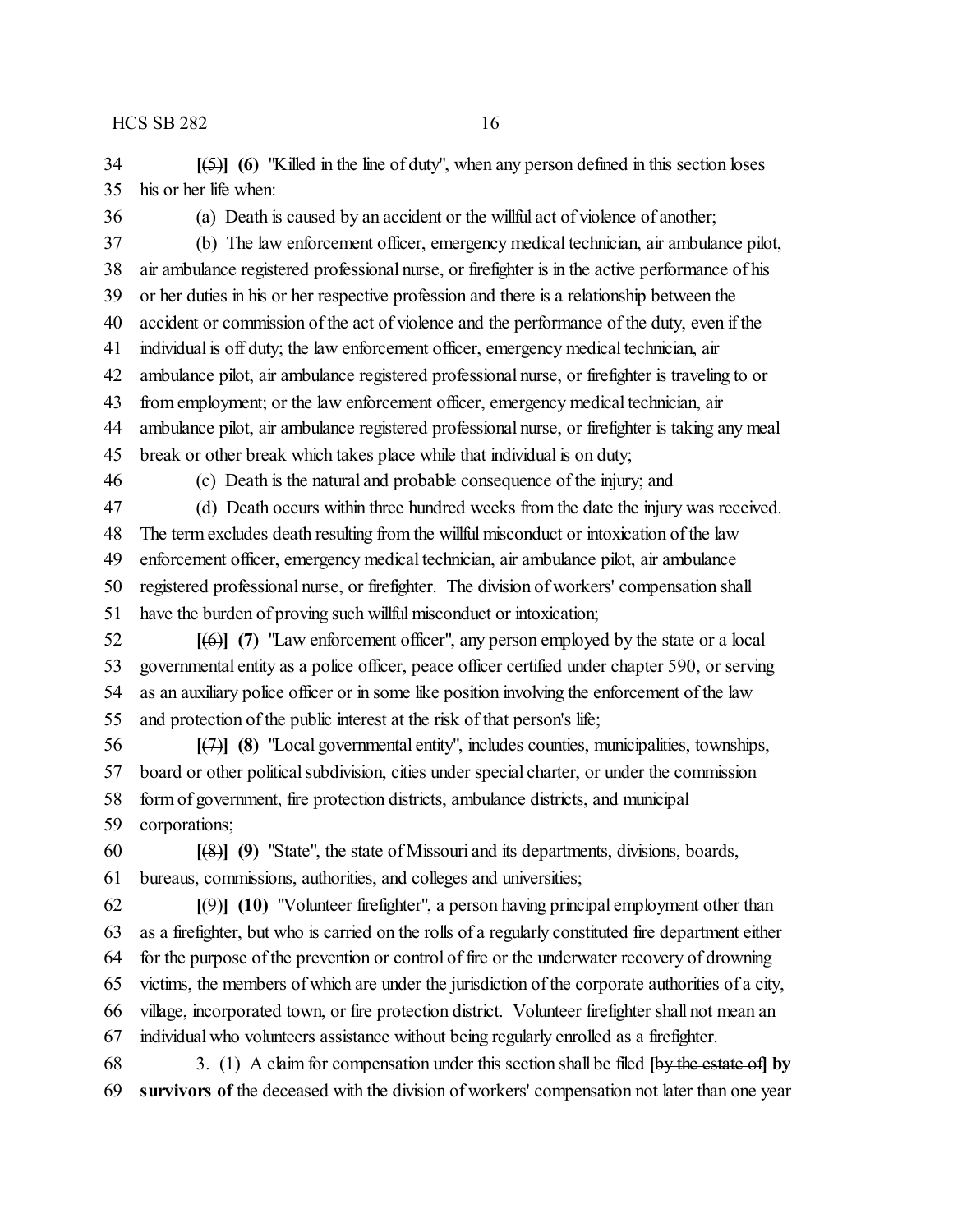from the date of death of a law enforcement officer, emergency medical technician, air

ambulance pilot, air ambulance registered professional nurse, or firefighter. If a claim is

- made within one year of the date of death of a law enforcement officer, emergency medical
- technician, air ambulance pilot, air ambulance registered professional nurse, or firefighter

killed in the line of duty, compensation shall be paid, if the division finds that the claimant is

entitled to compensation under this section.

 (2) The amount of compensation paid to the claimant shall be twenty-five thousand dollars, subject to appropriation, for death occurring on or after June 19, 2009.

 4. **Any compensation awarded under the provisions of this section shall be distributed as follows:**

 **(1) If there is no child who survived the law enforcement officer, emergency medical technician, air ambulance pilot, air ambulance registered professional nurse, or firefighter, to the surviving spouse of the law enforcement officer, emergency medical technician, air ambulance pilot, air ambulance registered professional nurse, or firefighter;**

 **(2) If there is at least one child who survived the law enforcement officer, emergency medical technician, air ambulance pilot, air ambulance registered professional nurse, or firefighter, and a surviving spouse of the law enforcement officer, emergency medical technician, air ambulance pilot, air ambulance registered professional nurse, or firefighter, fifty percent to the surviving child, or children, in equal shares, and fifty percent to the surviving spouse;**

 **(3) If there is no surviving spouse of the law enforcement officer, emergency medical technician, air ambulance pilot, air ambulance registered professional nurse, or firefighter, to the surviving child, or children, in equal shares;**

 **(4) If there is no surviving spouse of the law enforcement officer, emergency medical technician, air ambulance pilot, air ambulance registered professional nurse, or firefighter and no surviving child:**

 **(a) To the surviving individual, or individuals, in shares per the designation or, otherwise, in equal shares, designated by the law enforcement officer, emergency medical technician, air ambulance pilot, air ambulance registered professional nurse, or**

**firefighter to receive benefits under this subsection in the most recently executed**

**designation of beneficiary of the law enforcement officer, emergency medical**

**technician, air ambulance pilot, air ambulance registered professional nurse, or**

**firefighter on file at the time of death with the public safety agency, organization, or**

**unit; or**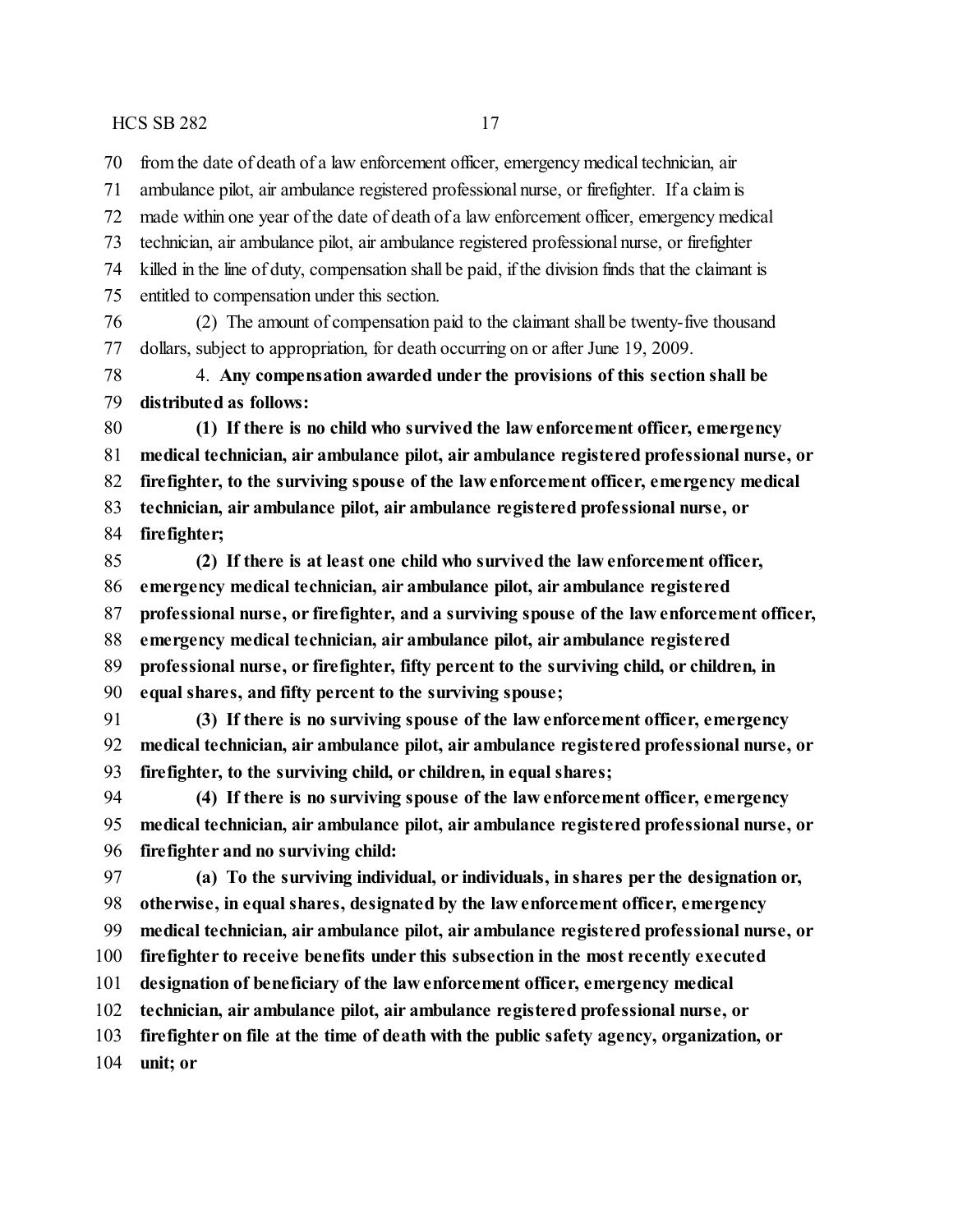**(b) If there is no individual qualifying under paragraph (a), to the surviving individual, or individuals, in equal shares, designated by the law enforcement officer, emergency medical technician, air ambulance pilot, air ambulance registered professional nurse, or firefighter to receive benefits under the most recently executed life insurance policy of the law enforcement officer, emergency medical technician, air ambulance pilot, air ambulance registered professional nurse, or firefighter on file at the time of death with the public safety agency, organization, or unit; (5) If there is no individual qualifying under subdivisions (1), (2), (3), or (4) of this subsection, to the surviving parent, or parents, in equal shares, of the law enforcement officer, emergency medical technician, air ambulance pilot, air ambulance registered professional nurse, or firefighter; or (6) If there is no individual qualifying under subdivisions (1), (2), (3), (4), or (5) of this subsection, to the surviving individual, or individuals, in equal shares, who would otherwise qualify under the definition of the term "child" but for his or her age. 5.** Notwithstanding subsection 3 of this section, no compensation is payable under this section unless a claim is filed within the time specified under this section setting forth: (1) The name, address, and title or designation of the position in which the law enforcement officer, emergency medical technician, air ambulance pilot, air ambulance registered professional nurse, or firefighter was serving at the time of his or her death; (2) The name and address of the claimant; (3) A full, factual account of the circumstances resulting in or the course of events causing the death at issue; and (4) Such other information that is reasonably required by the division. When a claim is filed, the division of workers' compensation shall make an investigation for substantiation of matters set forth in the application. **[**5.**] 6.** The compensation provided for under this section is in addition to, and not exclusive of, any pension rights, death benefits, or other compensation the claimant may otherwise be entitled to by law. **[**6.**] 7.** Neither employers nor workers' compensation insurers shall have subrogation rights against any compensation awarded for claims under this section. Such compensation shall not be assignable, shall be exempt from attachment, garnishment, and execution, and shall not be subject to setoff or counterclaim, or be in any way liable for any debt, except that the division or commission may allow as lien on the compensation, reasonable attorney's fees for services in connection with the proceedings for compensation if the services are found to be necessary. Such fees are subject to regulation as set forth in section 287.260.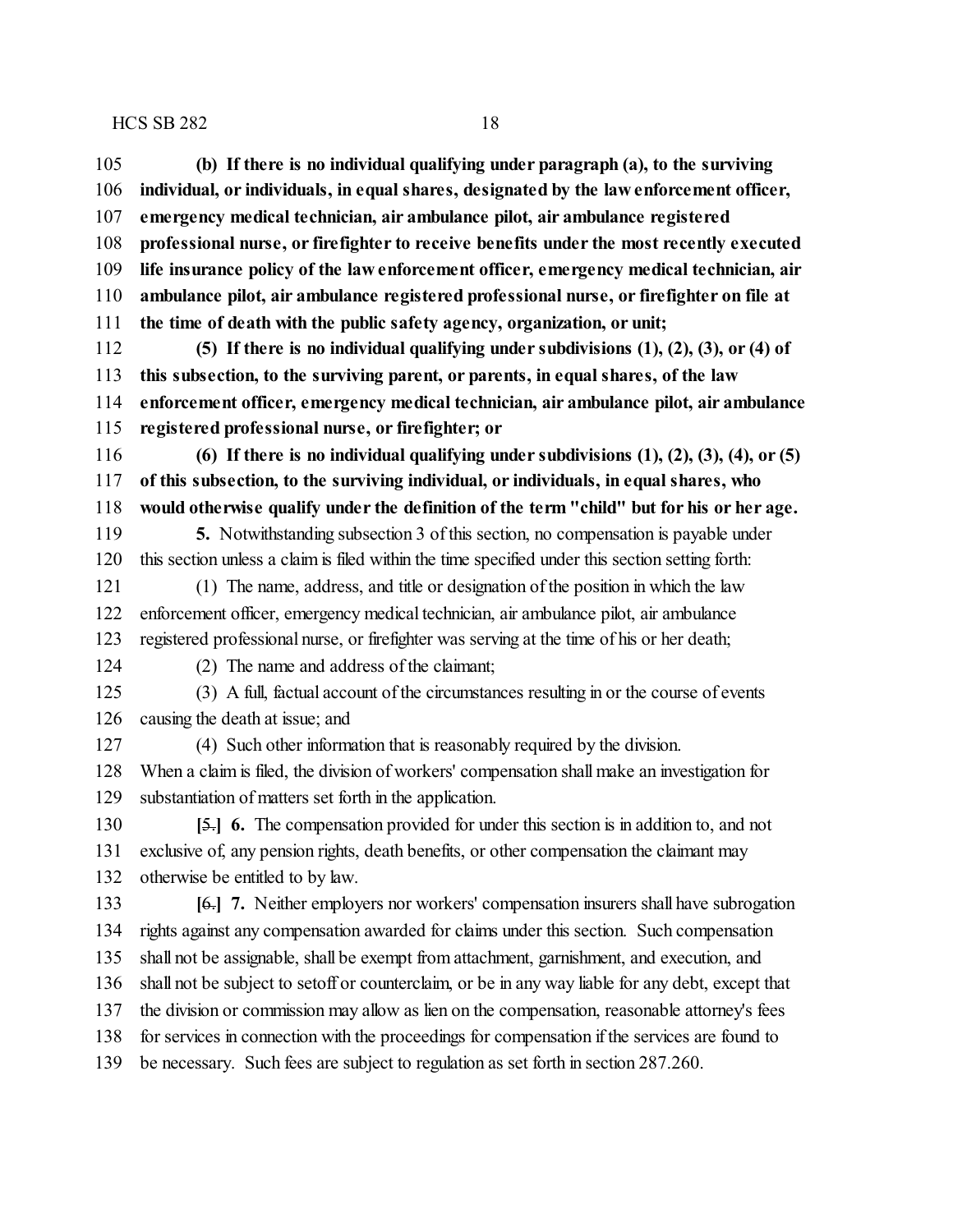**[**7.**] 8.** Any person seeking compensation under this section who is aggrieved by the decision of the division of workers' compensation regarding his or her compensation claim, may make application for a hearing as provided in section 287.450. The procedures applicable to the processing ofsuch hearings and determinations shall be those established by this chapter. Decisions of the administrative law judge under this section shall be binding, subject to review by either party under the provisions of section 287.480. **[**8.**] 9.** Pursuant to section 23.253 of the Missouri sunset act: (1) The provisions of the new program authorized under this section shall automatically sunset six years after June 19, 2019, unless reauthorized by an act ofthe general assembly; and (2) If such program is reauthorized, the program authorized under this section shall automatically sunset twelve years after the effective date of the reauthorization of this section; and (3) This section shall terminate on September first of the calendar year immediately following the calendar year in which the program authorized under this section is sunset. **[**9.**] 10.** The provisions of this section, unless specified, shall not be subject to other provisions of this chapter. **[**10.**] 11.** There is hereby created in the state treasury the "Line of Duty Compensation Fund", which shall consist of moneys appropriated to the fund and any voluntary contributions, gifts, or bequests to the fund. The state treasurer shall be custodian of the fund and shall approve disbursements from the fund in accordance with sections 30.170 and 30.180. Upon appropriation, money in the fund shall be used solely for paying claims under this section. Notwithstanding the provisions of section 33.080 to the contrary, any moneys remaining in the fund at the end of the biennium shall not revert to the credit of the general revenue fund. The state treasurer shall invest moneys in the fund in the same manner as other funds are invested. Any interest and moneys earned on such investments shall be credited to the fund. **[**11.**] 12.** The division shall promulgate rules to administer this section, including but not limited to the appointment of claims to multiple claimants, record retention, and procedures for information requests. Any rule or portion of a rule, as that term is defined in section 536.010, that is created under the authority delegated in this section shall become effective only if it complies with and is subject to all of the provisions of chapter 536 and, if applicable, section 536.028. This section and chapter 536 are nonseverable and if any of the

powers vested with the general assembly under chapter 536 to review, to delay the effective

date, or to disapprove and annul a rule are subsequently held unconstitutional, then the grant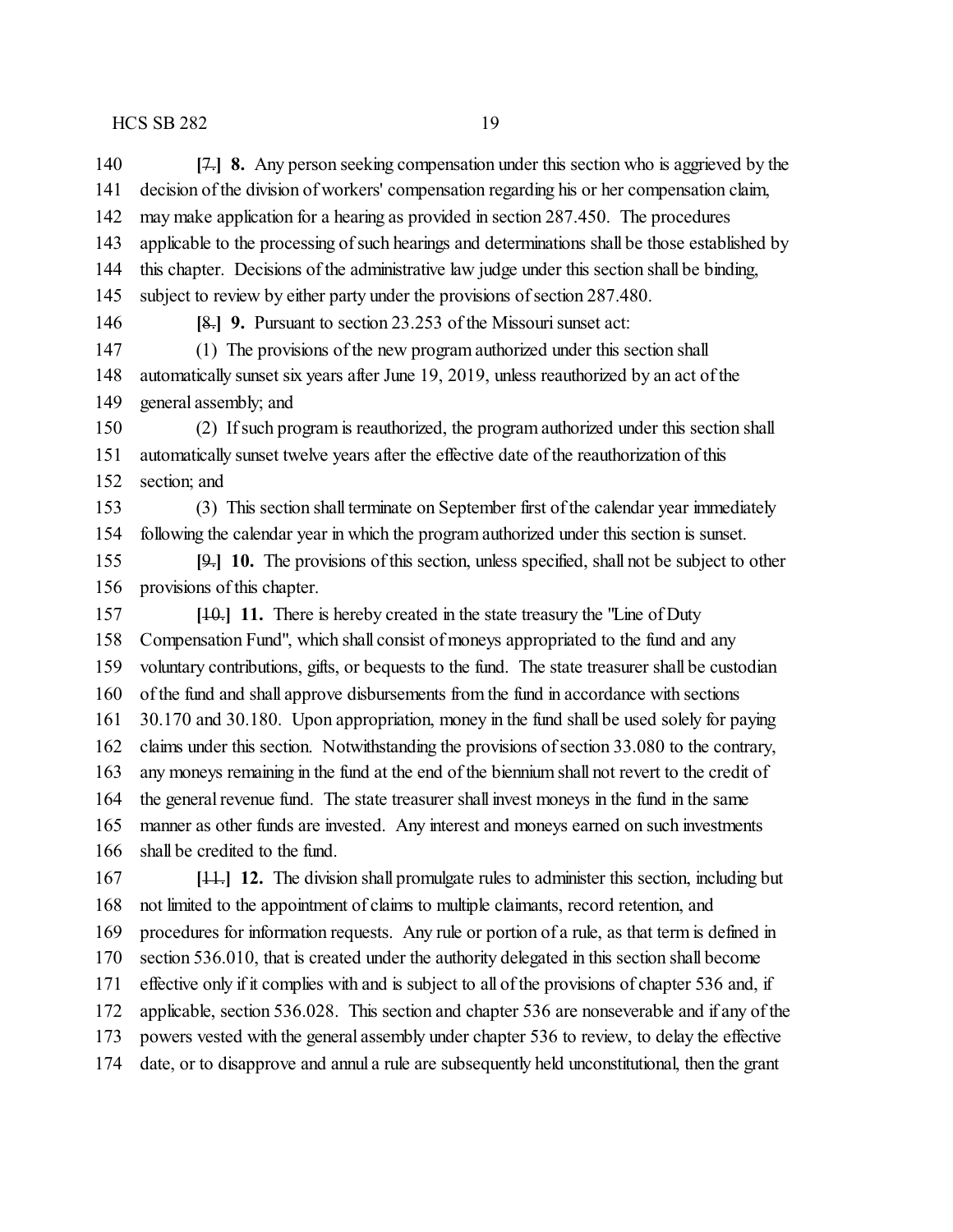of rulemaking authority and any rule proposed or adopted after June 19, 2009, shall be

invalid and void.

#### **320.087. Records that are subject to closure under the Health Insurance**

- **Portability and Accountability Act of 1996 (HIPAA), P.L. 104-191, as amended, may be**
- **closed records as provided under sections 610.100 to 610.105 if maintained by fire**
- **departments and fire protection districts.**

321.242. 1. The governing body of any fire protection district which operates within and has boundaries identical to a city with a population of at least thirty thousand but not more than thirty-five thousand inhabitants which is located in a county of the first classification, excluding a county of the first classification having a population in excess of nine hundred thousand, or the governing body of any municipality having a municipal fire department may impose a sales tax in an amount of up to one-fourth of one percent on all retail sales made in such fire protection district or municipality which are subject to taxation pursuant to the provisions of sections 144.010 to 144.525. The tax authorized by this section shall be in addition to any and all other sales taxes allowed by law, except that no sales tax imposed pursuant to the provisions of this section shall be effective unless the governing body of the fire protection district or municipality submits to the voters of such fire protection district or municipality, at a county or state general, primary or special election, a proposal to authorize the governing body ofthe fire protection district or municipality to impose a tax. 2. The ballot of submission shall contain, but need not be limited to, the following language: Shall .................. (insert name of district or municipality) impose a sales tax of ............. (insert rate of tax) for the purpose of providing revenues for the operation of the ............... (insert fire protection district or municipal fire department)?  $\Box$  YES  $\Box$  NO If a majority of the votes cast on the proposal by the qualified voters voting thereon are in favor of the proposal, then the sales tax authorized in this section shall be in effect. If a majority of the votes cast by the qualified voters voting are opposed to the proposal, then the

governing body of the fire protection district or municipality shall not impose the sales tax

- authorized in this section unless and until the governing body of such fire protection district
- or municipality resubmits a proposal to authorize the governing body of the fire protection
- district or municipality to impose the sales tax authorized by this section and such proposal is

approved by a majority of the qualified voters voting thereon.

 3. All revenue received by a fire protection district or municipality fromthe tax authorized pursuant to the provisions of this section shall be deposited in a special trust fund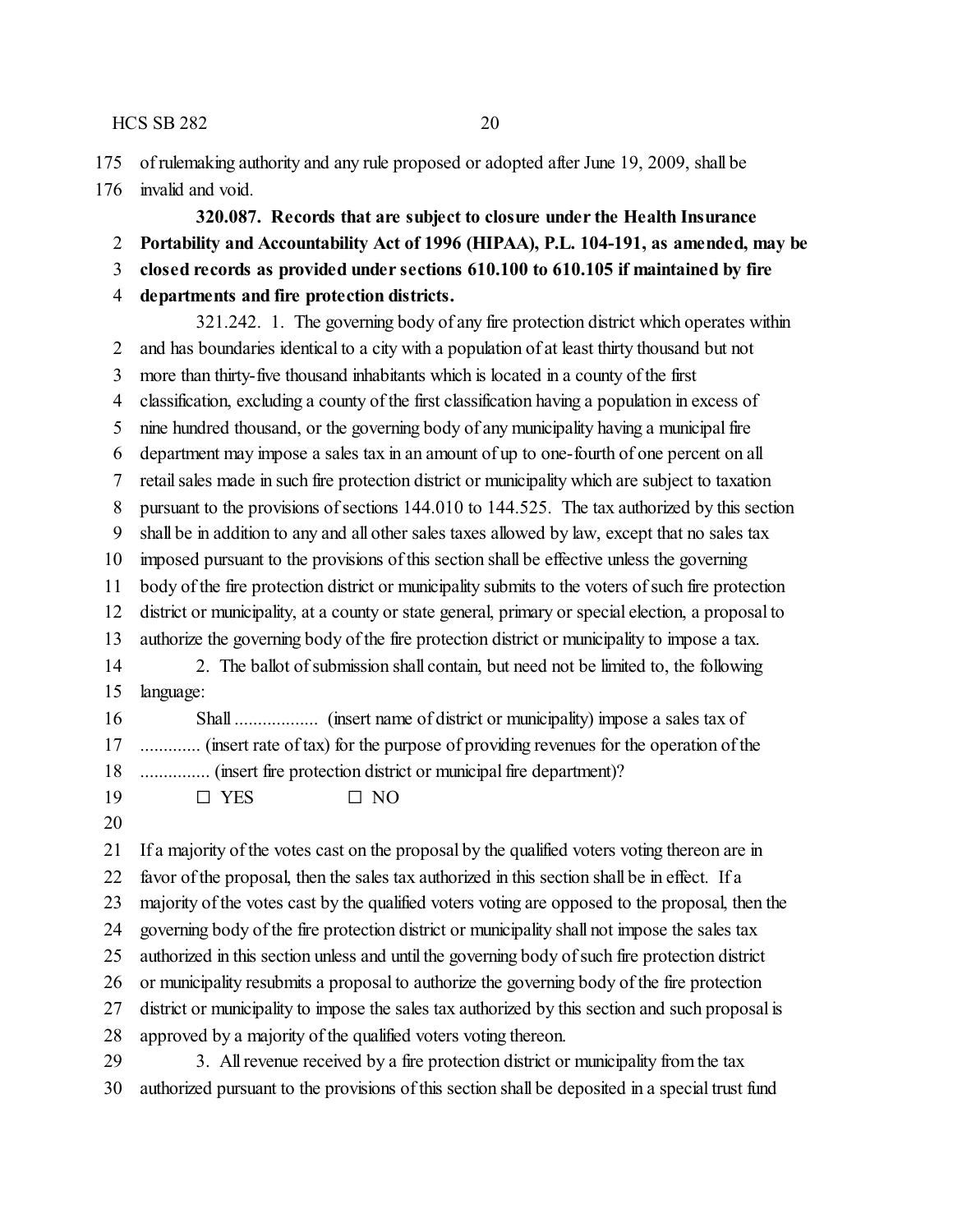and shall be used solely for the operation of the fire protection district or the municipal fire department.

 4. All sales taxes collected by the director of revenue pursuant to this section **or section 321.246** on behalf of any fire protection district or municipality, less one percent for cost of collection which shall be deposited in the state's general revenue fund after payment of premiums for surety bonds as provided in section 32.087, shall be deposited in a special trust fund, which is hereby created, to be known as the "Fire Protection Sales Tax Trust Fund". Any moneys in the fire protection district sales tax trust fund created prior to August 28, 1999, shall be transferred to the fire protection sales tax trust fund. The moneys in the fire protection sales tax trust fund shall not be deemed to be state funds and shall not be commingled with any funds of the state. The director of revenue shall keep accurate records of the amount of money in the trust fund and of the amounts which were collected in each fire protection district or municipality imposing a sales tax pursuant to this section, and the records shall be open to the inspection of officers ofthe fire protection district or municipality and the public. Not later than the tenth day of each month, the director of revenue shall distribute all moneys deposited in the trust fund during the preceding month to the fire protection district or municipality which levied the tax. Such funds shall be deposited with the treasurer of each such fire protection district or municipality, and all expenditures of funds arising from the fire protection sales tax trust fund shall be for the operation ofthe fire protection district or the municipal fire department and for no other purpose. 5. The director of revenue may **[**authorize the state treasurer to**]** make refunds from the amounts in the trust fund and credited to any fire protection district or municipality for erroneous payments and overpayments made and may redeem dishonored checks and drafts deposited to the credit of such fire protection districts or municipalities. If any fire protection district or municipality abolishes the tax, the fire protection district or municipality shall 56 notify the director of revenue of the action at least ninety days prior to the effective date of the repeal and the director ofrevenue may order retention in the trust fund, for a period of 58 one year, of two percent of the amount collected after receipt of such notice to cover possible refunds or overpayment of the tax and to redeem dishonored checks and drafts deposited to the credit of such accounts. After one year has elapsed after the effective date of abolition of the tax in such fire protection district or municipality, the director of revenue shall remit the balance in the account to the fire protection district or municipality and close the account of that fire protection district or municipality. The director of revenue shall notify each fire protection district or municipality of each instance of any amount refunded or any check redeemed from receipts due the fire protection district or municipality. In the event a tax within a fire protection district is approved pursuant to this section, and such fire protection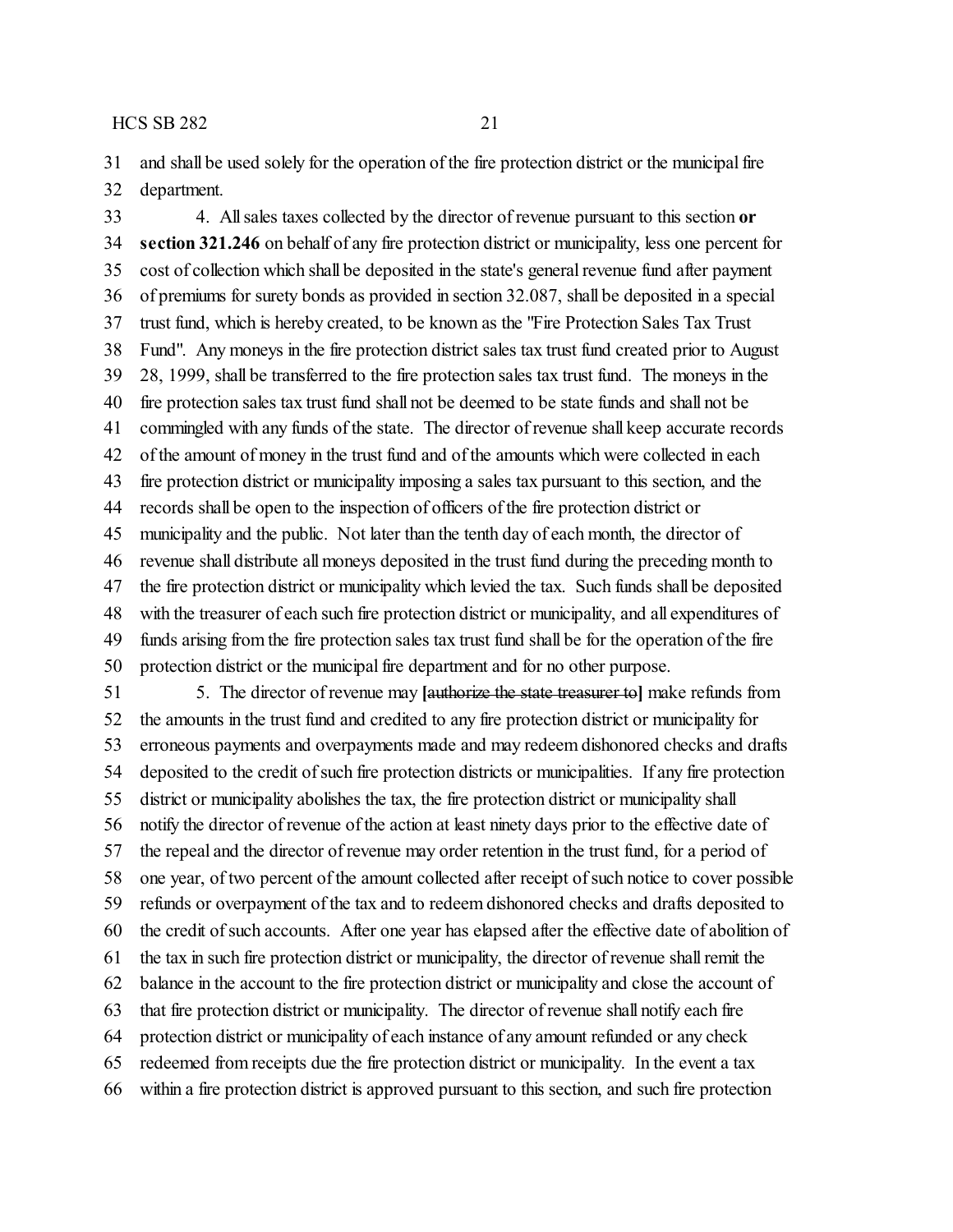district is dissolved, if the boundaries of the fire protection district are identical to that ofthe

- city, the tax shall continue and proceeds shall be distributed to the governing body ofthe city
- formerly containing the fire protection district and the proceeds of the tax shall be used for
- fire protection services within such city.
- 6. Except as modified in this section, all provisions of sections 32.085 and 32.087 shall apply to the tax imposed pursuant to this section.

321.246. 1. The governing body of any fire protection district which operates within both a county of the first classification with a charter form of government and with a population greater than six hundred thousand but less than nine hundred thousand and a county of the fourth classification with a population greater than thirty thousand but less than thirty-five thousand and that adjoins a county of the first classification with a charter form of government, **[**or**]** the governing body of any fire protection district which contains a city of the fourth classification having a population greater than two thousand four hundred when the city is located in a county of the first classification without a charter form of government having a population greater than one hundred fifty thousand and the county contains a portion of a city with a population greater than three hundred fifty thousand**, or the governing body of any fire protection district which operates in a county of the third classification with a population greater than fourteen thousand but less than fifteen thousand** may impose a sales tax in an amount of up to one-half of one percent on all retailsales made in such fire protection district which are subject to taxation pursuant to the provisions of sections 144.010 to 144.525. The tax authorized by this section shall be in addition to any and all other sales taxes allowed by law, except that no sales tax imposed pursuant to the provisions of this section shall be effective unless the governing body ofthe fire protection district submits to the voters of the fire protection district, at a county or state general, primary or special election, a proposal to authorize the governing body of the fire protection district to impose a tax. 2. The ballot of submission shall contain, but need not be limited to, the following language: Shall the fire protection district of .................. (district's name) impose a district-wide sales tax of ............. for the purpose of providing revenues for the operation of the fire protection district?  $\Box$  YES  $\Box$  NO If a majority of the votes cast on the proposal by the qualified voters voting thereon are in favor of the proposal, then the sales tax authorized in this section shall be in effect. If a majority of the votes cast by the qualified voters voting are opposed to the proposal, then the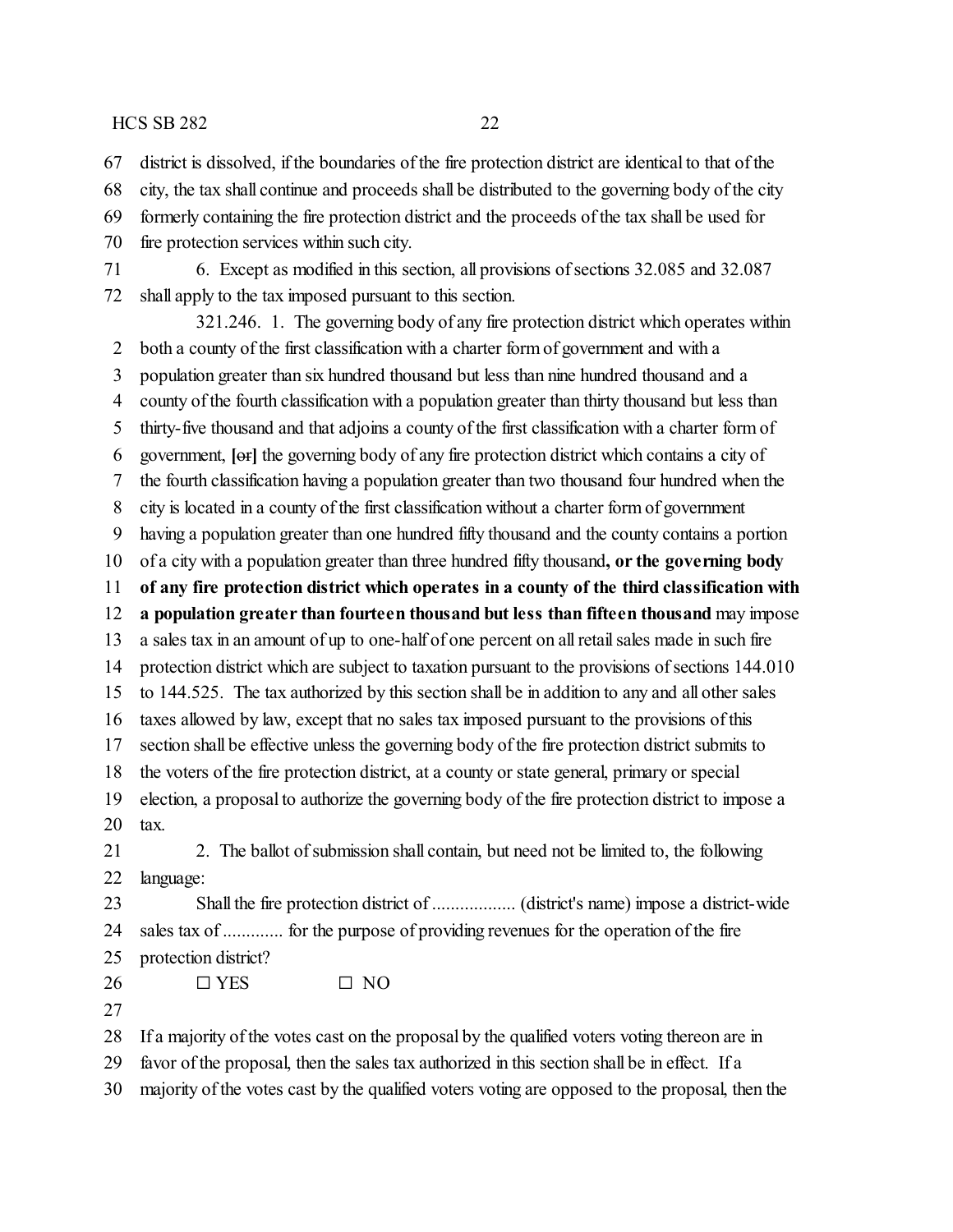governing body of the fire protection district shall not impose the sales tax authorized in this

section unless and until the governing body of the fire protection district resubmits a proposal

to authorize the governing body of the fire protection district to impose the sales tax

- authorized by this section and such proposal is approved by a majority of the qualified voters
- voting thereon.

 3. All revenue received by a fire protection district from the tax authorized pursuant to the provisions of this section shall be deposited in a special trust fund and shall be used solely for the operation of the fire protection district.

 4. All sales taxes collected by the director of revenue pursuant to this section on behalf of any fire protection district, less one percent for cost of collection which shall be 41 deposited in the state's general revenue fund after payment of premiums for surety bonds as provided in section 32.087, shall be deposited in the fire protection district sales tax trust fund established pursuant to section 321.242. The moneys in the fire protection district sales tax trust fund shall not be deemed to be state funds and shall not be commingled with any funds of the state. The director of revenue shall keep accurate records of the amount of money in the trust and which was collected in each fire protection district imposing a sales tax pursuant to this section, and the records shall be open to the inspection of officers of the fire protection district and the public. Not later than the tenth day of each month, the director of revenue shall distribute all moneys deposited in the trust fund during the preceding month to the fire protection district which levied the tax. Such funds shall be deposited with the treasurer of each such fire protection district, and all expenditures of funds arising from the fire protection district sales tax trust fund shall be for the operation of the fire protection district and for no other purpose.

 5. The director of revenue may **[**authorize the state treasurer to**]** make refunds from the amounts in the trust fund and credited to any fire protection district for erroneous payments and overpayments made and may redeem dishonored checks and drafts deposited to the credit of such fire protection districts. If any fire protection district abolishes the tax, the fire protection district shall notify the director ofrevenue of the action at least ninety days prior to the effective date of the repeal and the director of revenue may order retention in the trust fund, for a period of one year, of two percent of the amount collected after receipt of such notice to cover possible refunds or overpayment of the tax and to redeemdishonored checks and drafts deposited to the credit of such accounts. After one year has elapsed after 63 the effective date of abolition of the tax in such fire protection district, the director of revenue shall remit the balance in the account to the fire protection district and close the account of that fire protection district. The director of revenue shall notify each fire protection district of each instance of any amount refunded or any check redeemed from receipts due the fire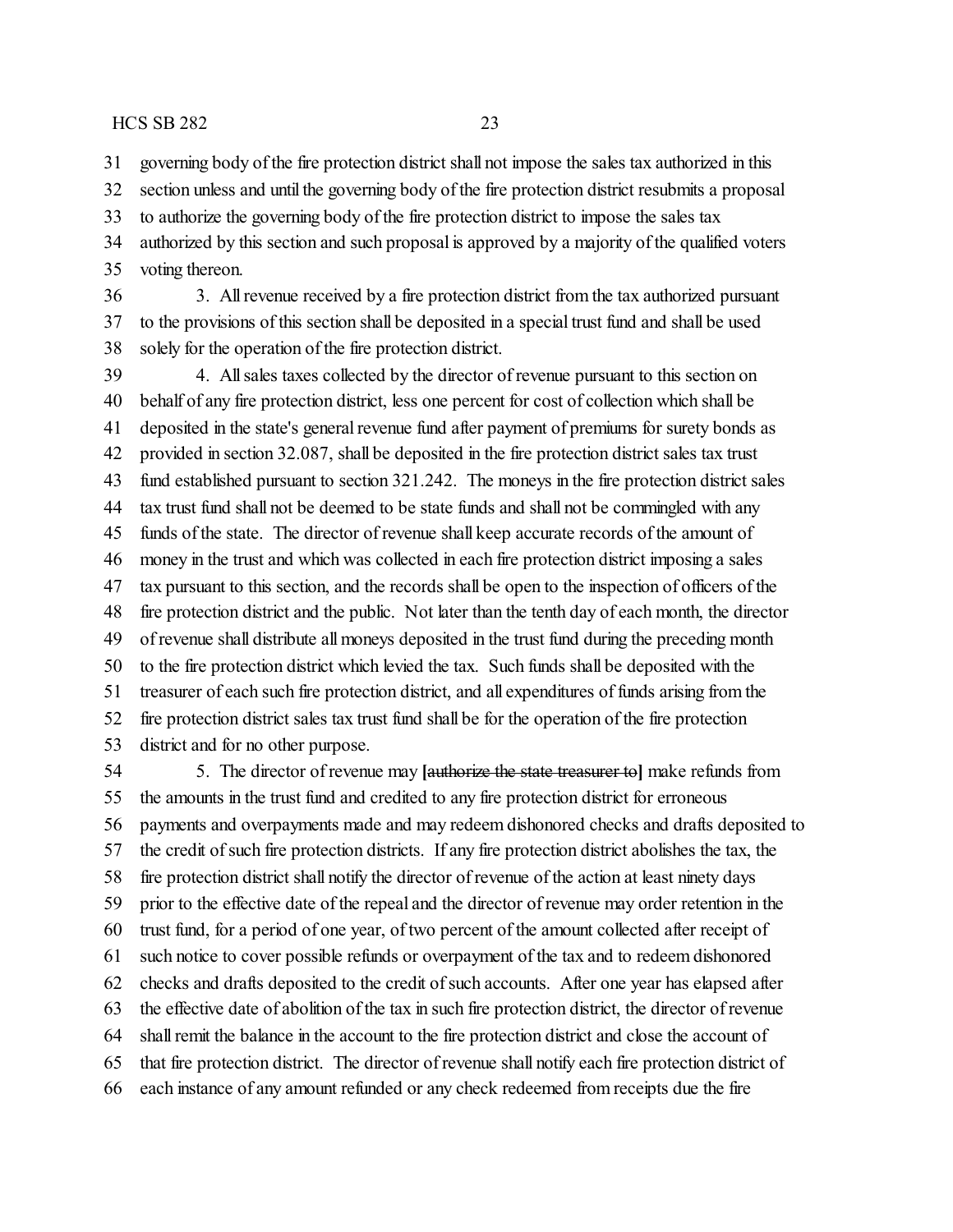protection district. In the event a tax within a fire protection district is approved under this

section, and such fire protection district is dissolved, the tax shall lapse on the date that the

fire protection district is dissolved and the proceeds from the last collection of such tax shall

be distributed to the governing bodies of the counties formerly containing the fire protection

district and the proceeds of the tax shall be used for fire protection services within such

counties.

 6. Except as modified in this section, all provisions of sections 32.085 and 32.087 shall apply to the tax imposed pursuant to this section.

**513.655. 1. No law enforcement agency or prosecuting authority shall enter into an agreement to transfer or refer seized property to a federal agency directly,**

**indirectly, by adoption, through an intergovernmental joint task force, or by any other**

**means for the purposes of forfeiture litigation unless the seized property includes**

**United States currency in excess of one hundred thousand dollars.**

 **2. All law enforcement agencies shall refer seized property to the appropriate prosecuting authority for forfeiture litigation unless the seized property includes United**

**States currency in excess of one hundred thousand dollars. If seized property includes**

 **United States currency in excess of one hundred thousand dollars, the law enforcement agency may refer or transfer the seized property to either a:**

**(1) Federal agency for forfeiture litigation under federal law; or**

**(2) Local or state agency for forfeiture litigation under state law.**

 **3. Nothing in subsection 1 or 2 of this section shall be construed to restrict a law enforcement agency from collaborating with a federal agency through an**

**intergovernmental joint task force to seize contraband or property that the law**

 **enforcement agency has probable cause to believe is the proceeds or instruments of a crime.**

**590.510. 1. Every law enforcement agency in this state shall have a written policy regarding the investigation of officer-involved deaths that involve a law enforcement officer employed by the law enforcement agency. Such written policy shall:**

 **(1) Require an investigation conducted by at least two investigators, one of whom is the lead investigator and neither of whom is employed by a law enforcement agency that employs a law enforcement officer involved in the officer-involved death; (2) Require the investigation to use a crash reconstruction unit from a law enforcement agency that does not employ a law enforcement officer involved in the officer-involved death being investigated if the death is traffic-related. However, any**

**state law enforcement agency may allow an investigation involving a law enforcement**